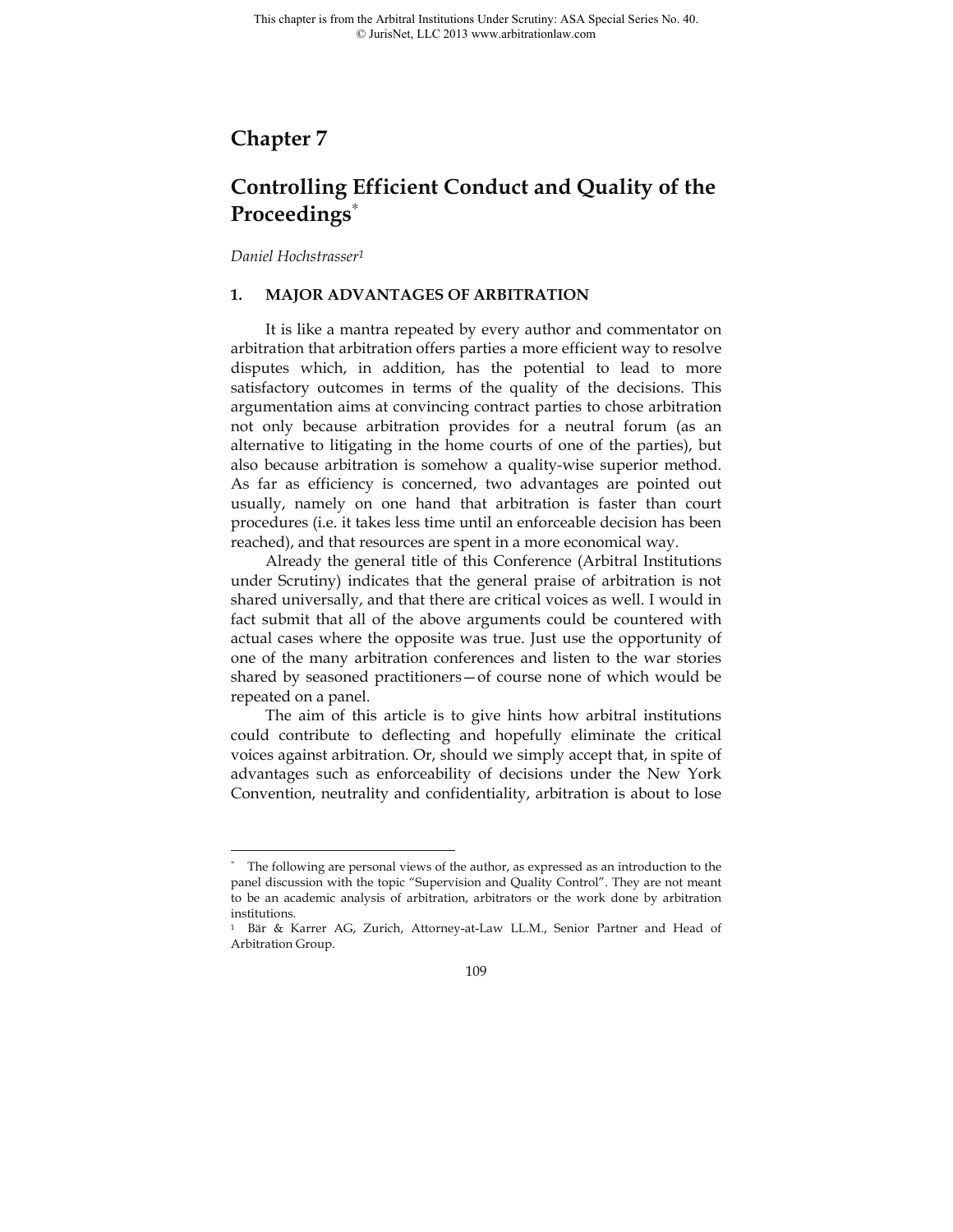its reputation due to the fact that it is not as efficient as it was once said to be?

#### **1.1. Growing Criticism**

# **1.1.1. Complaints about the complexity of the proceedings and the overall time it takes until a decision is rendered**

The criticism levied at arbitration can be summarized with the statement "arbitration has evolved to US off-shore litigation"2. This indicates that arbitration proceedings have acquired, over the course of the years, features of litigation US style3 which is, from many users' perspective, exactly what they wished to avoid when they chose arbitration. The elements of US litigation that have crept into arbitration proceedings are not only discovery (via document production, as reflected in the now almost universally recognized IBA Guidelines on Evidence in Arbitration), but also the fact that counsel use styles and tactics familiar from litigation. Among those are overly lengthy submissions, a plethora of exhibits related to points that might or might not be in dispute, long-winded witness statements full of arguments (instead of just factual observations), lengthy direct and cross-examination of witnesses not clearly focused on the core issues in dispute, and all sorts of dilatory tactics, including challenges of arbitrators, experts and opposing counsel.

It is interesting to note, in that context, that criticism is sometimes raised by the same colleagues who act as counsel in arbitration proceedings, and in that capacity do not contribute to efficient proceedings by using the very tactics they otherwise criticize. Similarly paradox is that parties involved in arbitration proceedings are dissatisfied within the glacial course of their arbitration, ignoring that they are in fact the masters of the proceedings and, through control over counsel, could influence the way proceedings are run.

1

<sup>2</sup> International Arbitration loses its Grip – Are U.S. lawyers to blame?, ABA Journal, April 2010 Issue.

<sup>3</sup> Sometimes referred to as "Americanization of international arbitration", see Jacobs/Paulson, The Convergence of Renewed Nationalization, Rising Commodities, and "Americanization" in International Arbitration, Texas International Law Journal, 43:359 et seq.; Helmer, International Commercial Arbitration: Americanized, "Civilized", or Harmonized, 19 Ohio St. J. on Disp. Resol., 35 et seq.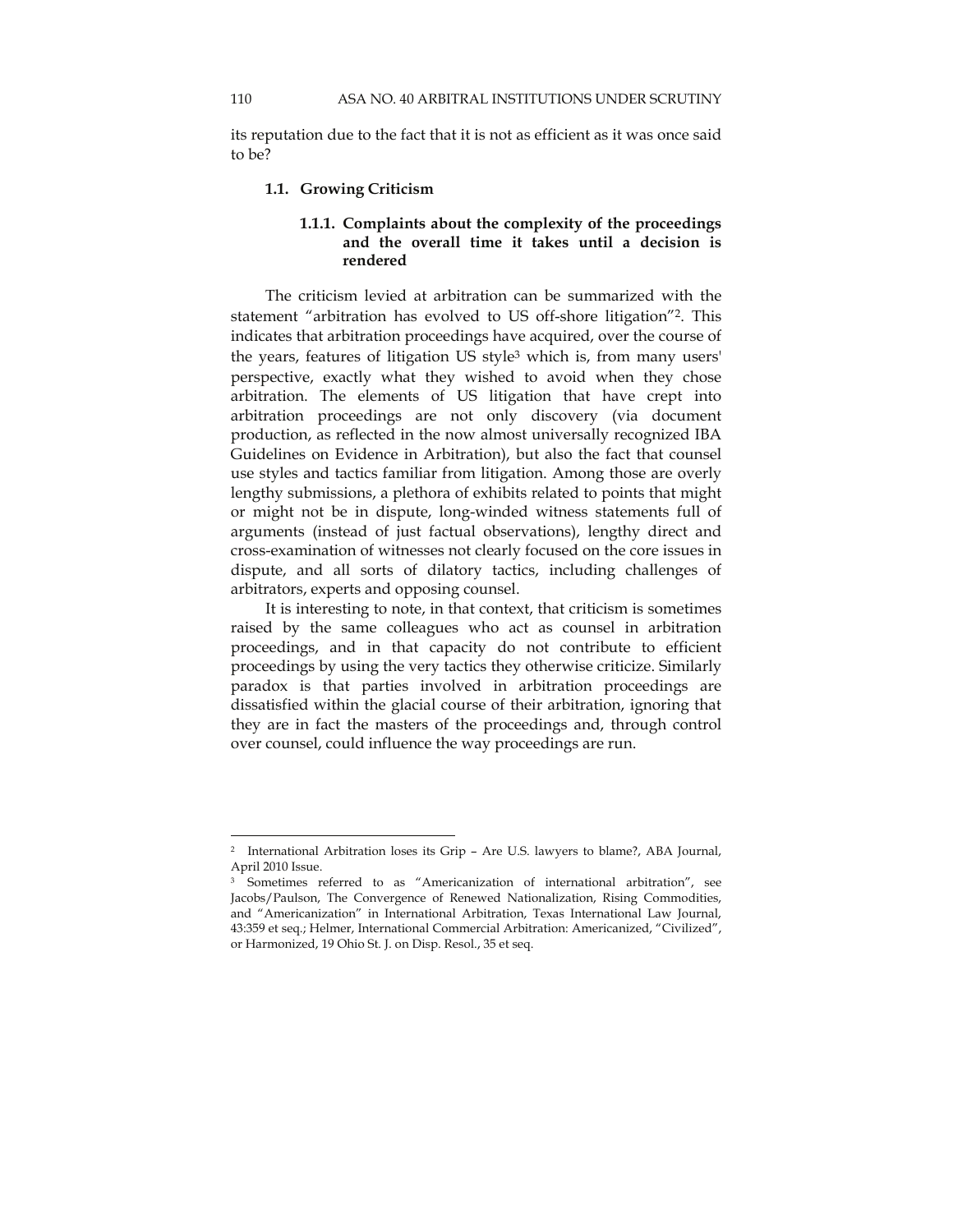# **1.1.2. Complaints about the quality of the work of arbitrators are heard less frequently**

It is certainly positive that, while lack of efficiency and the resulting cost of arbitration are often mentioned, one hears relatively rarely criticism against the quality of the work of arbitral tribunals and the outcome of cases as reflected in the awards rendered by arbitral tribunals. If one hears such arguments, they are sometimes from parties who have lost a case, and their perception of the work of the tribunal might well be tainted by the outcome of the case. This is an individual experience many counsel make: the better their party fares in the decision, the more enthusiastic the assessment of the work of the arbitrators is.

# **1.1.3. Among the reasons identified for lack of efficiency, institutions are not mentioned**

Interestingly, when one goes through literature and publications discussing the state of arbitration these days, one does not find the suggestion that it is actually the fault of arbitral institutions; they are not blamed for those developments that are considered problematic. This is noteworthy because it is constantly one of the arguments made in favor of institutional arbitration (vis-àvis ad hoc arbitration) that the institutions play an important role in ensuring quality of the proceedings4. If that is a correct statement, one has to wonder why the arbitration institutions are then not to be blamed if proceedings do not run smoothly.... Is it because they are really not at fault, is it because they do not have the influence to change the course of specific arbitration proceedings, or is it simply because so far the spotlight was not on the institutions? The fact that this Conference looks at the role of institutions is certainly an encouraging display of selfcriticism and willingness to accept responsibility—and creates confidence in amendments and improvements that might take

<sup>4 &</sup>quot;The main advantages of international arbitration are the existence of ... trained staff to ensure ... that the arbitration runs as smoothly as possible", Schlaepfer/Girod, Institutional vs. ad hoc Arbitration, in: International Arbitration in Switzerland, A Handbook for Practitioners, 2004, p. 12.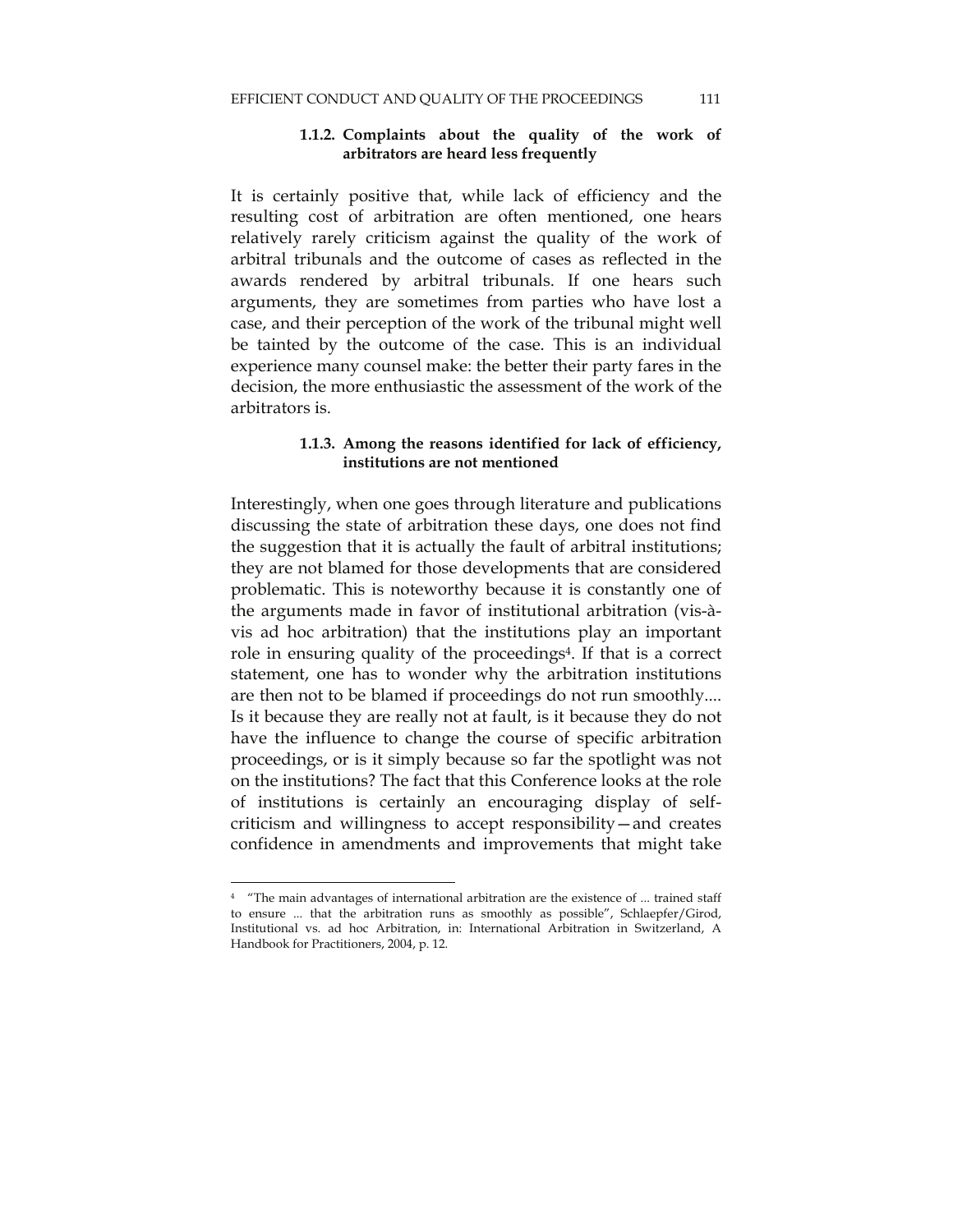care of some of the unwanted developments, because at least the institutions themselves recognize their responsibility—which is also reflected in the observation that institutions constantly strive to revise and improve their rules in order to adapt them to new needs of the parties.

# **2. ROLE OF ARBITRATION RULES**

# **2.1. Growing Number of Cases Administered by Leading Arbitral Institutions**

The importance of the role of arbitral institutions is reflected in the fact that all major arbitral institutions boast growing case numbers in recent years. The following is a comparison of available figures for 2000, 2005 and 2010:

| Institutions <sup>5</sup> | 2000 | 2005 | 2010 |
|---------------------------|------|------|------|
| <b>ICC</b>                | 541  | 521  | 793  |
| AAA                       | 515  | 580  | 888  |
| <b>LCIA</b>               | 150  | 110  | 246  |
| <b>Swiss Chambers</b>     |      | 54   | 89   |
| <b>CIETAC</b>             | 633  | 979  | 1343 |

Thus, one can draw the conclusion that arbitral institutions are successful, and commercial arbitration as such does not have an acceptance problem in the international business community.

# **2.2. Institutions Would Be Well Advised to Take Criticism Seriously**

Nevertheless, arbitral institutions are well-advised to take concerns of users seriously. A growing perception that arbitration is not a user-friendly dispute resolution mechanism could be highly detrimental. The effects of such a perception might not be cognizable immediately, but result in a slow erosion of the use of arbitration which will only manifest itself in future years.

<sup>5</sup> These figures are from public sources, such as the ICC Arb. Statistical Report, ICC Bulletin, the Annual Report AAA (2010, p. 7, 2005, p. 7), the LCIA Director General's Report, and other internet publications of the various institutions.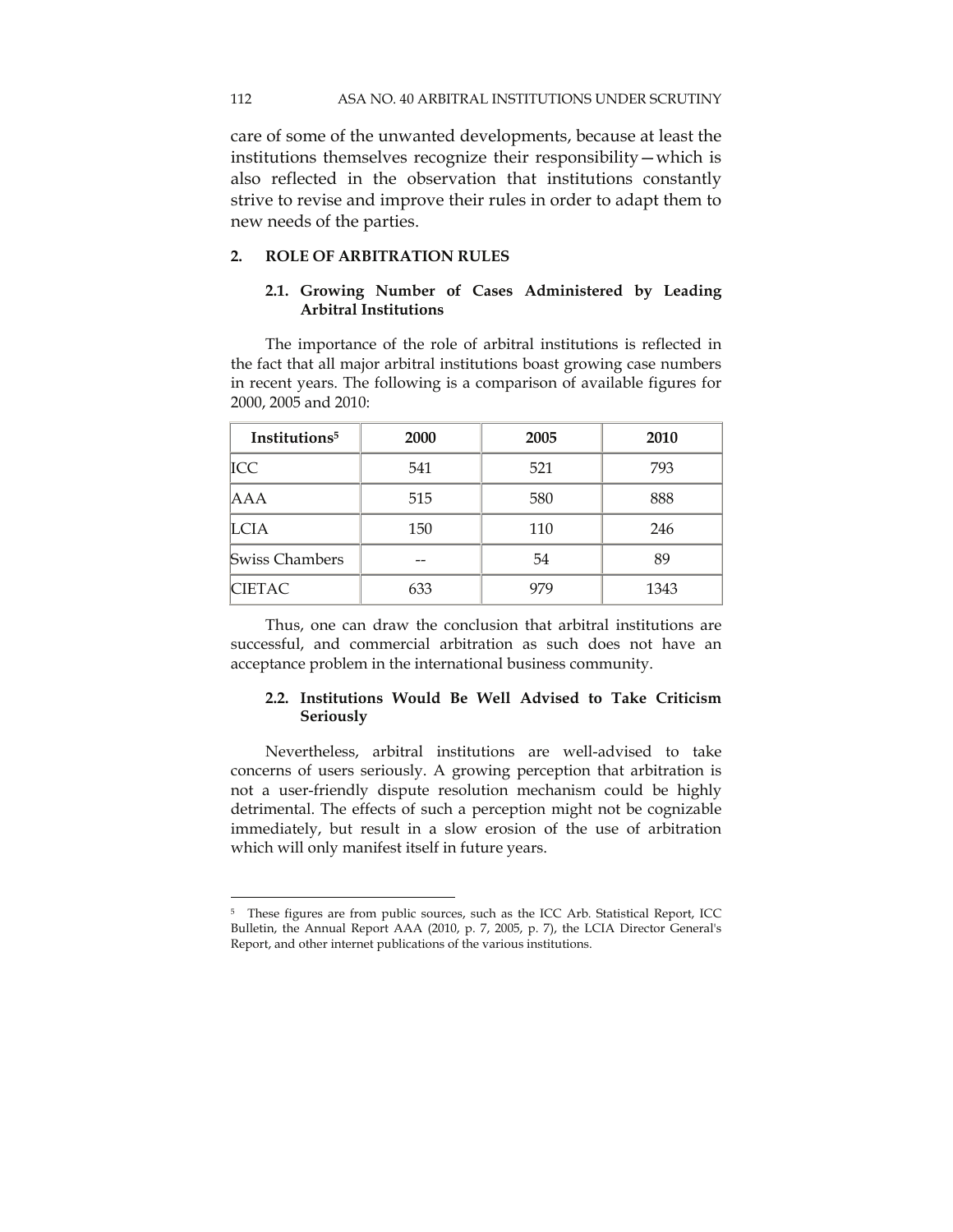It is thus of crucial importance that the arbitration community and, in particular, arbitral institutions work on the shortcomings of their rules, and, even more importantly, the way those rules are administered by the institutions and applied by arbitral tribunals acting under the auspices of a particular institution. In the following, I will endeavour to make some suggestions as to how this could be achieved. Statements by General Counsel of leading multinationals pronouncing that they would no longer favour arbitration as a dispute resolution mechanism<sup>6</sup> are alarming enough to cause the pertaining activities.

# **2.3. Rules of an Institution Provide the Basis for the Institutions' Influence on Proceedings**

Most arbitration rules provide for the possibility of arbitral institutions to influence the proceedings in multiple ways<sup>7</sup>. As examples, the following can be mentioned:

- Prima facie examination of the existence of a valid arbitration clause when a request for arbitration is filed
- Determination whether one or three arbitrators are appointed
- Confirmation of arbitrators or the sole arbitrator nominated by the parties
- Confirmation of the chairman selected by either the coarbitrators or the parties
- Appointment of arbitrators and/or the chairman if the parties or the co-arbitrators fail to make an appointment or cannot agree
- Determination of the advances on cost

- Examination and/or approval of organisational documents such as terms of reference, procedural rules and schedule of the arbitration
- Review of procedural orders; receipt of submissions and communications between the tribunal and the parties

<sup>6</sup> Concern expressed by several high profile GCs at the occasion of the "Cost of International Arbitration Conference" organized by CIArb in London, 27/28 September 2011.

<sup>7</sup> Details can be found in the various rules, the actual versions of which can easily be found on the internet, as well as in publications analyzing commonalities and differences between different arbitration rules.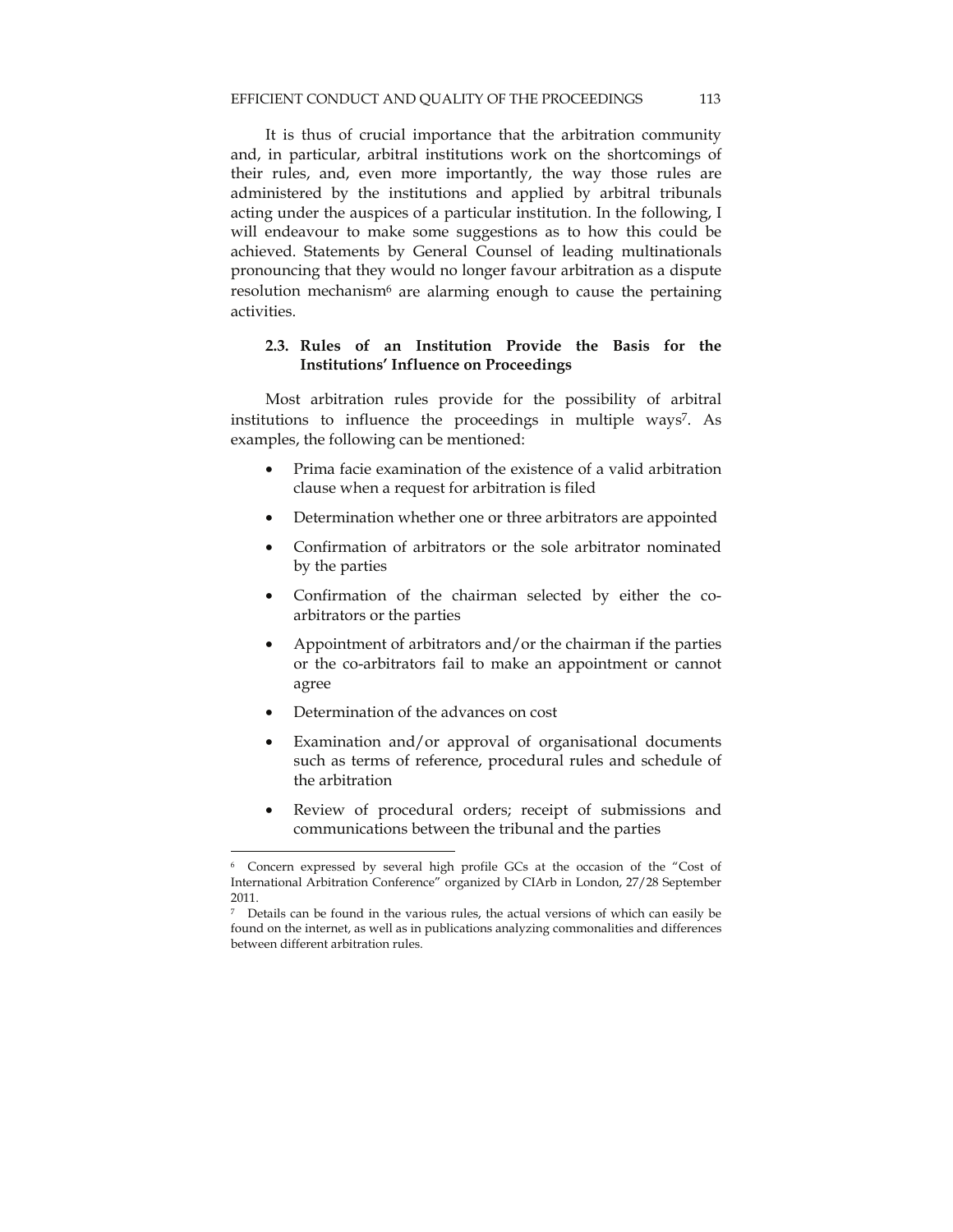- Decision on challenges of arbitrators
- Replacement of arbitrators where necessary
- Review and/or approval of arbitral awards

What is lacking on that list, obviously, is the possibility to interfere or intervene in the actual course of the proceedings.

#### **2.4. Procedural Freedom—Unrestricted?**

It is a dogma in arbitration that the parties are free to structure the procedure and, in the absence of an agreement of the parties, the tribunal has discretion how to conduct the proceeding. Statutes and rules of several institutions establish that freedom expressly, others implicitly8. This principle of party autonomy is described by Redfern/Hunter as follows:

"Party autonomy is the guiding principle in determining the procedure to be followed ... It is a principle that has been endorsed not only in national laws, but by international arbitration institutions and organizations."*<sup>9</sup>*

Does this mean that, without any restriction, there can be no influence of the institution on arbitrations running under its auspices?

Practical experience shows that, if a tribunal is not handling a case efficiently, there is very little that counsel and parties can do to intervene. One certainly has to bear in mind that criticism of the way the tribunal operates is a rather delicate thing: counsel certainly do not want to annoy a tribunal to the potential detriment of the client. Thus, any strong intervention and admonishment of the arbitrators must be carefully considered. Similarly, attempts to cause the institution to intervene can backfire if the arbitrators get the impression that counsel go behind the tribunal's backs and inform the institution about shortcomings of the work of the arbitrators.

Therefore, it seems desirable that institutions monitor the progress of arbitrations to a certain extent.

<sup>8</sup> Article 19 (1) of the UNCITRAL Model Law, Article 182 PIL as well as Article 15 (1) Swiss Rules and Article 19 ICC Rules.

<sup>9</sup> Redfern/Hunter, Law and Practice of International Commercial Arbitration, 2004, p. 315.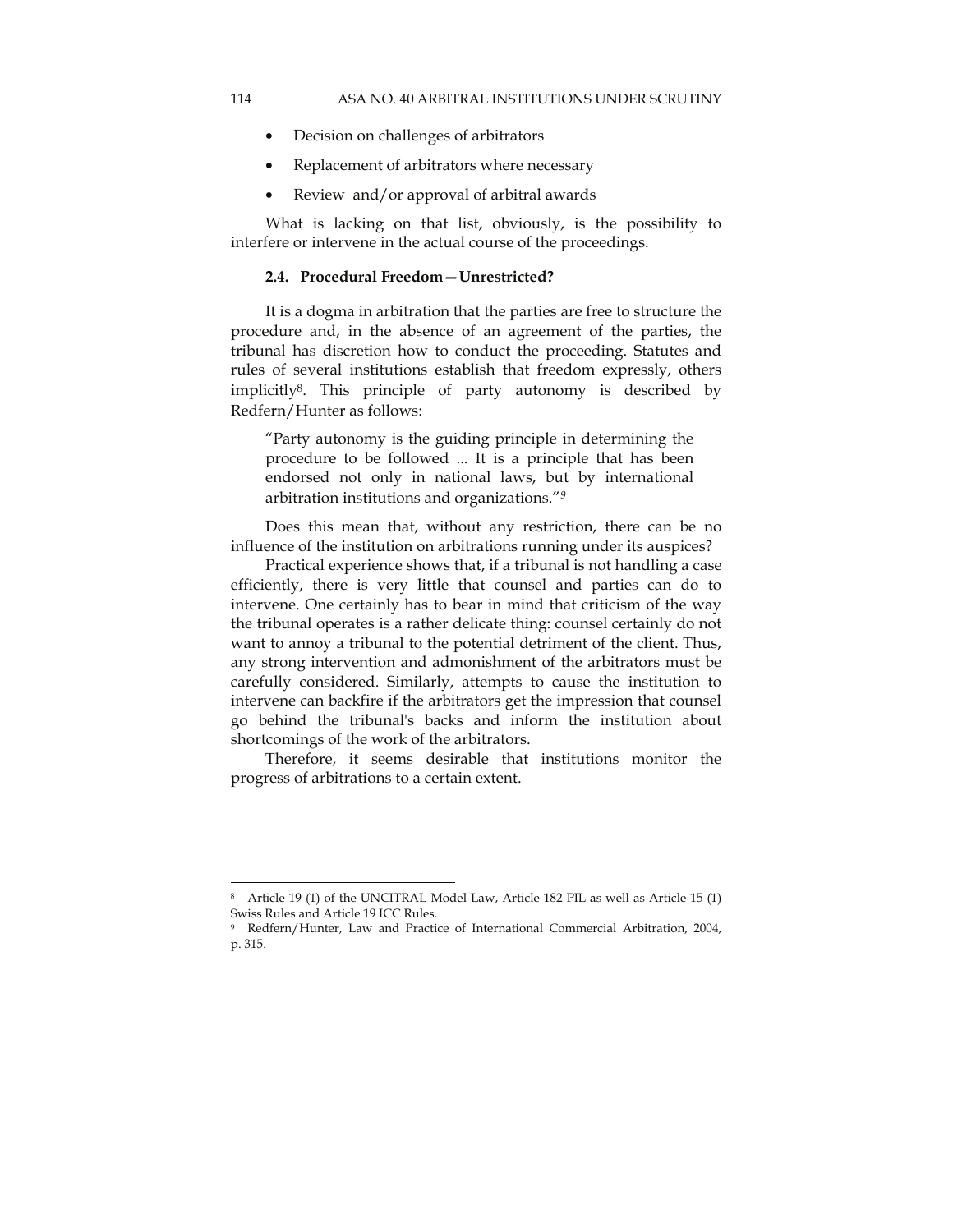#### **2.5. How Can/Should Rules Be Revised?**

Rules of several institutions provide for deadlines for the tribunals to render their award. A most famous example in that regard is the six-month deadline provided for in Article 30 (1) of the ICC Rules. Everybody knows, of course, that the time-limit is not enforced by the ICC, and that it is extended by the Secretariat without further ado.

The least an institution could and should do is to monitor the progress of arbitration on a regular basis, and inquire with the chairman of the tribunal if there is no discernible progress over a longer period of time. The pressure resulting from a call from the arbitral institution might already be sufficient to cause some action. If that does not help, more formal interventions, such as a letter from the Secretary General of the institution, can have the desired effect.

However, properly working incentives for arbitral tribunals to work efficiently would have to look differently. Therefore, arbitration institutions should provide for a basis to sanction tribunals who do not efficiently handle their cases.

The ultimate sanction, namely to relieve an arbitrator or a tribunal from its obligations, does not seem a viable option for various reasons. First, one would thus deprive the parties of the tribunal they have selected themselves (and by doing so violate one of the paramount principles of arbitration, namely the right to choose an arbitrator), and secondly, this would only cause further delay, i.e. defeat the very purpose of the sanction. Perhaps more realistically, one could consider a reduction of the arbitrators' fees in case they delay the process, particularly if the institution can establish that objective circumstances or the behavior of the parties or counsel were not decisive for the delay.

Experience shows that it is usually towards the end of a case when the tribunal's efficiency is truly tested: once the parties have done their work, submissions have been filed, hearings have been held, and post-hearing briefs have been submitted, the ball is with the arbitral tribunal, who has to come up with a reasoned award. That is the stage when most often frustration arises with the parties because they have to wait what they consider an eternity until they receive the final award.

A very practical suggestion for a tribunal in that context would be to already start analyzing legal issues and draft, for example, the procedural history and the (undisputed) factual background of the case even before hearings are held. By doing so, a tribunal would not only do work that has to be done for the final award anyway, but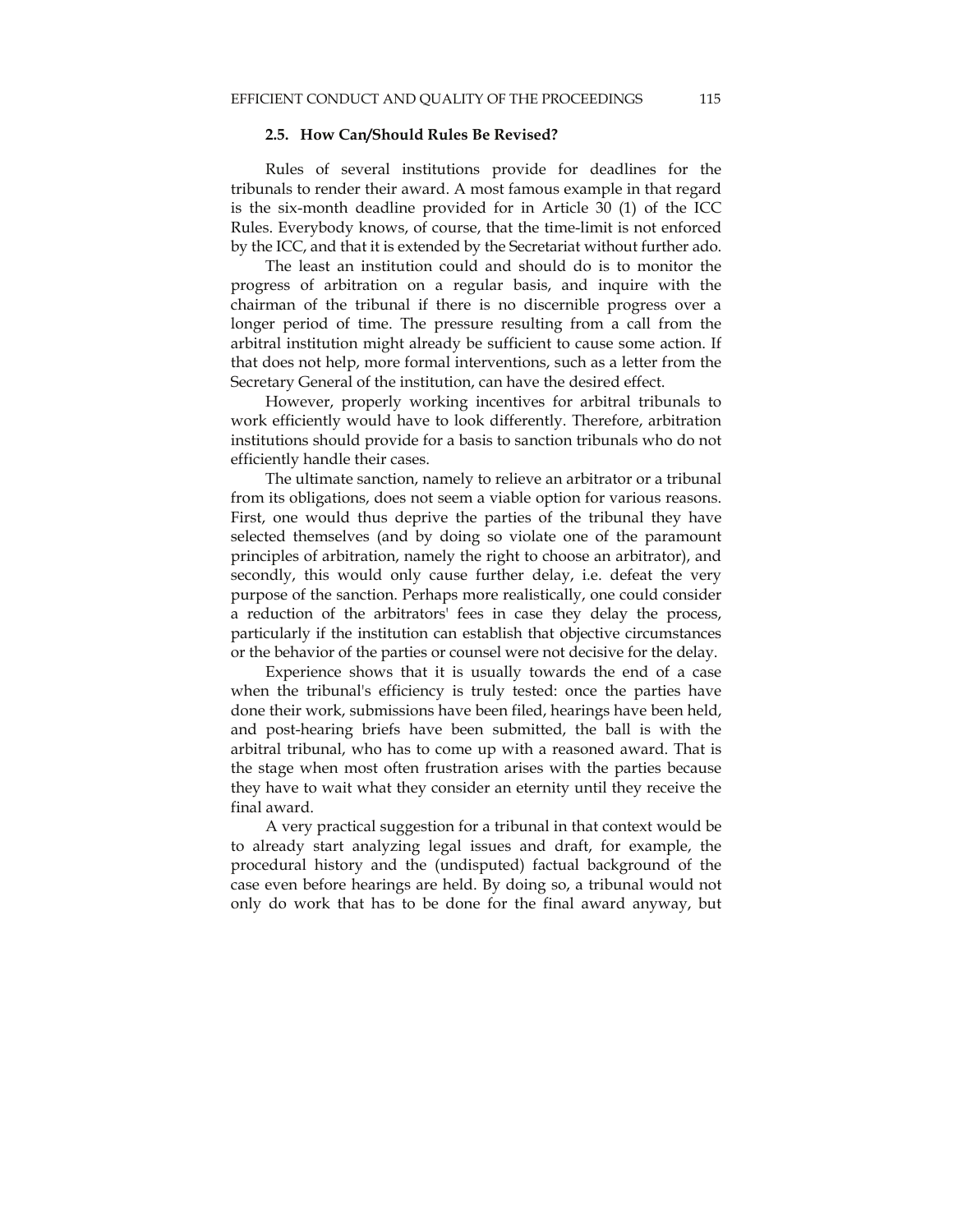would also, in all likelihood, sharpen its eyes for the real issues in preparation of the hearing.

# **3. ORGANIZATION OF ARBITRAL INSTITUTIONS**

#### **3.1. Professionalism Is Absolute Key**

Principal task of any arbitral institution is to administer the cases that are handled under its auspices. In order to do so, an institution needs a professional organisation, i.e. well-trained staff fluent in all languages that are showing up in those cases, and with sufficient legal knowledge to make the necessary determinations at the outset of a case, before an arbitral tribunal takes charge. All administrative steps must be taken without undue delay, which in my view means within 24 to 48 hours after any filing is received. To make that possible, it is clear that an institution needs sufficient staff to make sure that there are no dead times due to vacations and holidays. It is unacceptable that the secretariat of an institution is not operative for longer periods of times and thus not able to deal with incoming communications from parties or arbitrators.

It goes without saying that the representatives of the institution must not only be equipped for their task, but they must also be trustworthy and reliable. Often, they have to deal with highly confidential information, and their integrity to maintain that confidentiality must be out of question. Moreover, they must be strictly neutral, which also means that they are not allowed to have *ex parte* communications with counsel from one side excluding the other side on anything substantial. As a rather frustrating example for the lack of discretion of the staff of the ICC, one can mention an inquiry in Paris regarding the role of a so-called ICC Regional Director, acting as opposing counsel in an ICC arbitration (apparently this is allowed), which was immediately reported by the staff of the ICC to that person, who then referred to it in one of his submissions in the arbitration. Clearly, an institution should avoid any appearance that members of that institution get preferential treatment or have insider connections to the staff of the institution.

Another element that must be ascertained is that the communications from the institution are clear and present themselves in a way which creates confidence. Most institutions have standard letters which they send out when a request for arbitration is received, when deadlines are fixed, and when appointments of arbitrators are made. It is certainly good practice to make sure that such communications are drafted professionally in order to increase the acceptance and the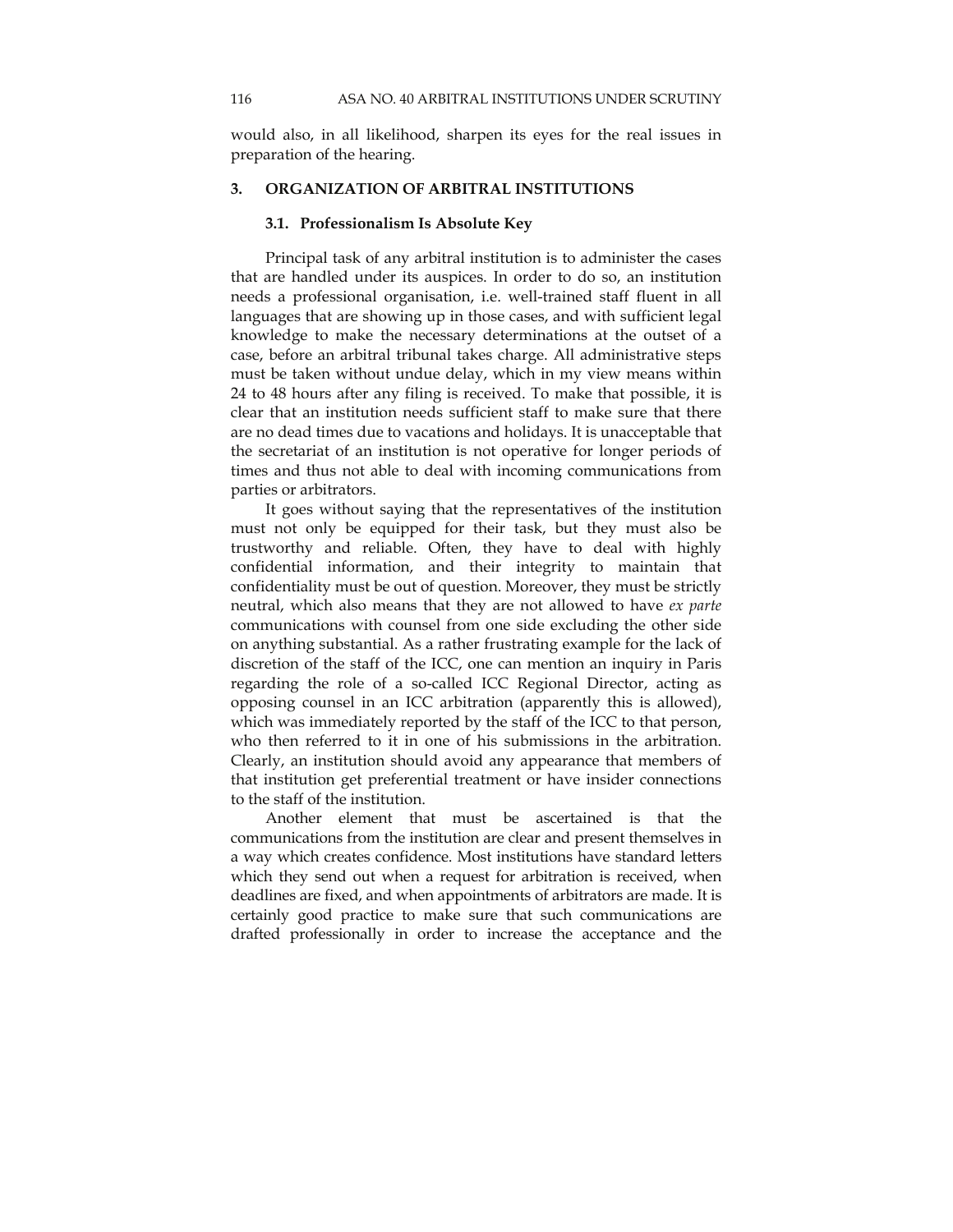confidence of the parties. Parties and counsel must be given the impression that their dispute is administered in a professional and efficient way, and the manner in which institutions communicate goes a long way to establish such trust.

There was a period in the 90's of the last century when, after the fall of the iron curtain, arbitral institutions popped up in almost every country of the former east block. While it was certainly commendable that the legal community in those countries started to embrace arbitration, it was exactly the professionalism described here which was missing, and thus it was clear from the outset that such institutions would not have a great impact on the market. Indeed, very few of those new arbitral institutions have gained any importance for the international business community, and many of them have in the meantime disappeared.

# **3.2. Bifurcation between Day-to-Day Management of Cases and Extraordinary Situations Such as Challenges**

Many of the tasks of the secretariat of arbitral institutions are of routine nature. No particular legal experience is necessary to fulfil those tasks, and a diligent and attentive staff can certainly handle these tasks. On the other hand, considerable arbitration law experience is required to make certain determinations necessary at the outset of a case. For example, the institution must form a view whether the arbitration clause on which the requesting party relies is a valid arbitration clause referring to institutional arbitration under the rules of that particular institution. Moreover, the appointment of the arbitrators requires knowledge and understanding of the underlying rules, coupled with the provisions agreed upon by the parties in the underlying contract. Practical experience shows that in at least a third of the cases those issues are not completely straight forward, and need certain determinations.

Let us have a look at how two institutions organize their work, namely the ICC on one hand and the Swiss Chambers on the other hand.

The Secretariat of the ICC is lead by the Secretary General of the ICC Court, who handles, together with his staff, the so-called counsel, the day-to-day administration of the pending ICC cases. They take decisions on matters which are not contentious such as the confirmation of arbitrators who have filed unqualified statements of independence, or qualified statements which do not give rise to objections. Moreover, they handle the advances payable by the parties, and extend the time limits to render the award. Finally, they prepare reports for the Court regarding the decisions to be taken by the Court.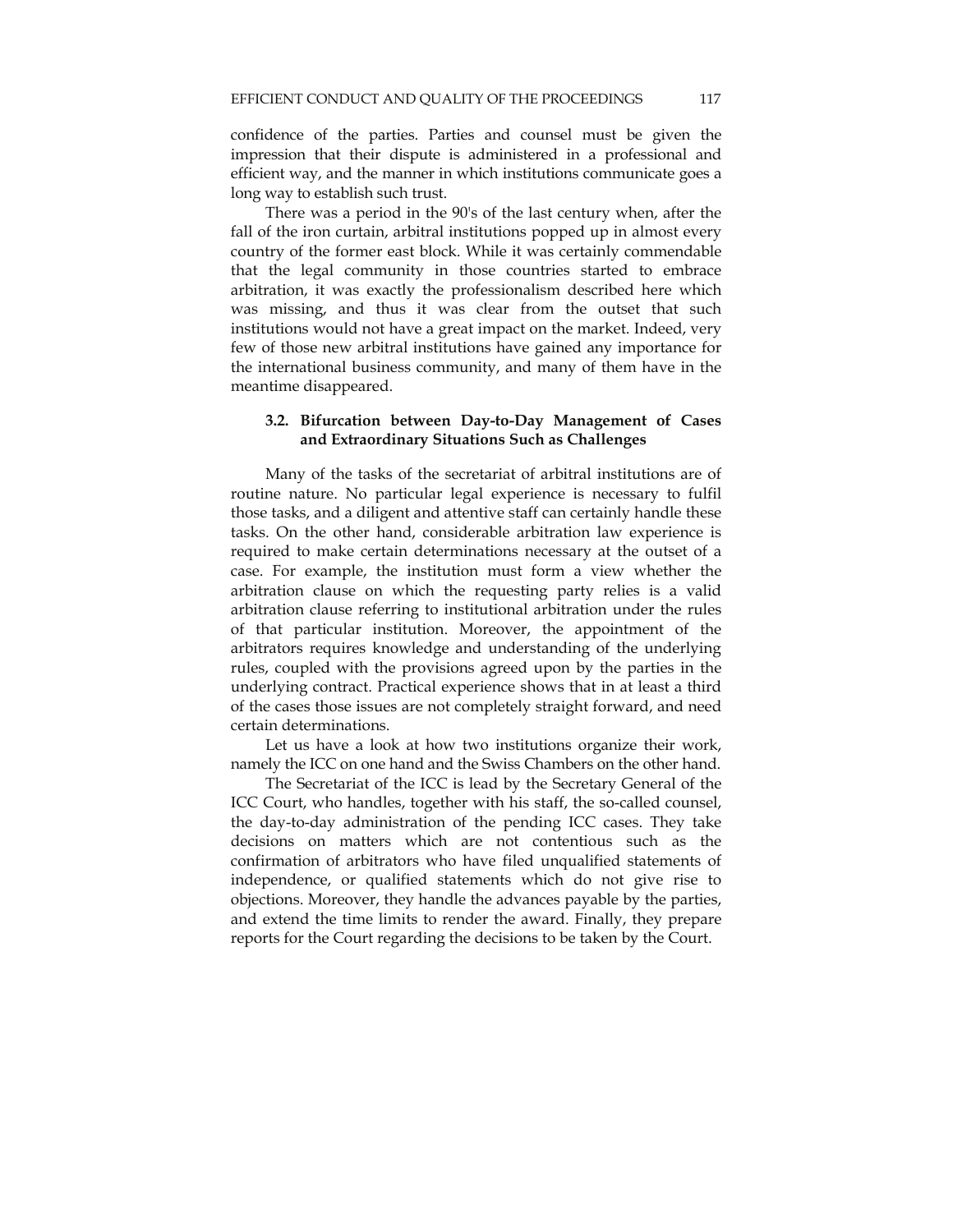The ICC Court, on the other hand, handles the more far fetching and complex decisions, such as determination of the existence of a *prima facie* agreement to arbitrate, appointment of arbitrator, determination of the place of arbitration, determination of fees and expenses of the arbitrator, approval of terms of reference, decisions regarding challenges against arbitrators and, most importantly, the approval of awards.10

Under the Swiss Rules, there is a similar setup. Each Chamber's tasks are handled by the legal secretary of the Chamber where the case has been filed. For certain issues to be decided, one of the members of the so-called Arbitration Committee (consisting of around 30 experienced practitioners of international arbitration) acts as rapporteur who assists the Chamber (i.e. the legal secretary) in the administration and monitoring of the arbitration proceeding. Finally, there is the socalled Special Committee, consisting of lawyers with "very important international arbitration experience", which decides for example on challenges and revocation of arbitrators, the seat of arbitration, whether there is manifestly no agreement to arbitrate or if cases are consolidated, and advises the Chambers on other procedural matters that may arise in relation to the application of the Swiss Rules<sup>11</sup>.

Both institutions reach their goal, namely to make sure that routine tasks are handled efficiently, and that more complex issues are analyzed and determined by an experienced body.

# **4. APPOINTMENT AND CONFIRMATION OF ARBITRATORS**

# **4.1. The Ability to Choose an Arbitrator (Almost) without Any Restrictions Is a Crucial Element of All Major Arbitration Rules**

It is a common feature of all major arbitral rules that the parties have unrestricted freedom to choose their arbitrator and/or to determine the arbitrator selection process in a way which differs from what the chosen rules establish. In that context, one remark to illustrate the effect of this situation.

In order not to frustrate the parties' right to nominate their arbitrator, arbitration rules contain relatively long and even extendable time-limits for the parties to make their choice. Reference can be made,

<sup>10</sup> For a detailed discussion, see Craig/Park/Paulsson, International Chamber of Commerce Arbitration, 2001, p. 19 et seq.

<sup>11</sup> For a detailed description, see Zuberbühler/Müller/Habegger, Swiss Rules of International Arbitration, Commentary, N 12 et seq. of the Introduction.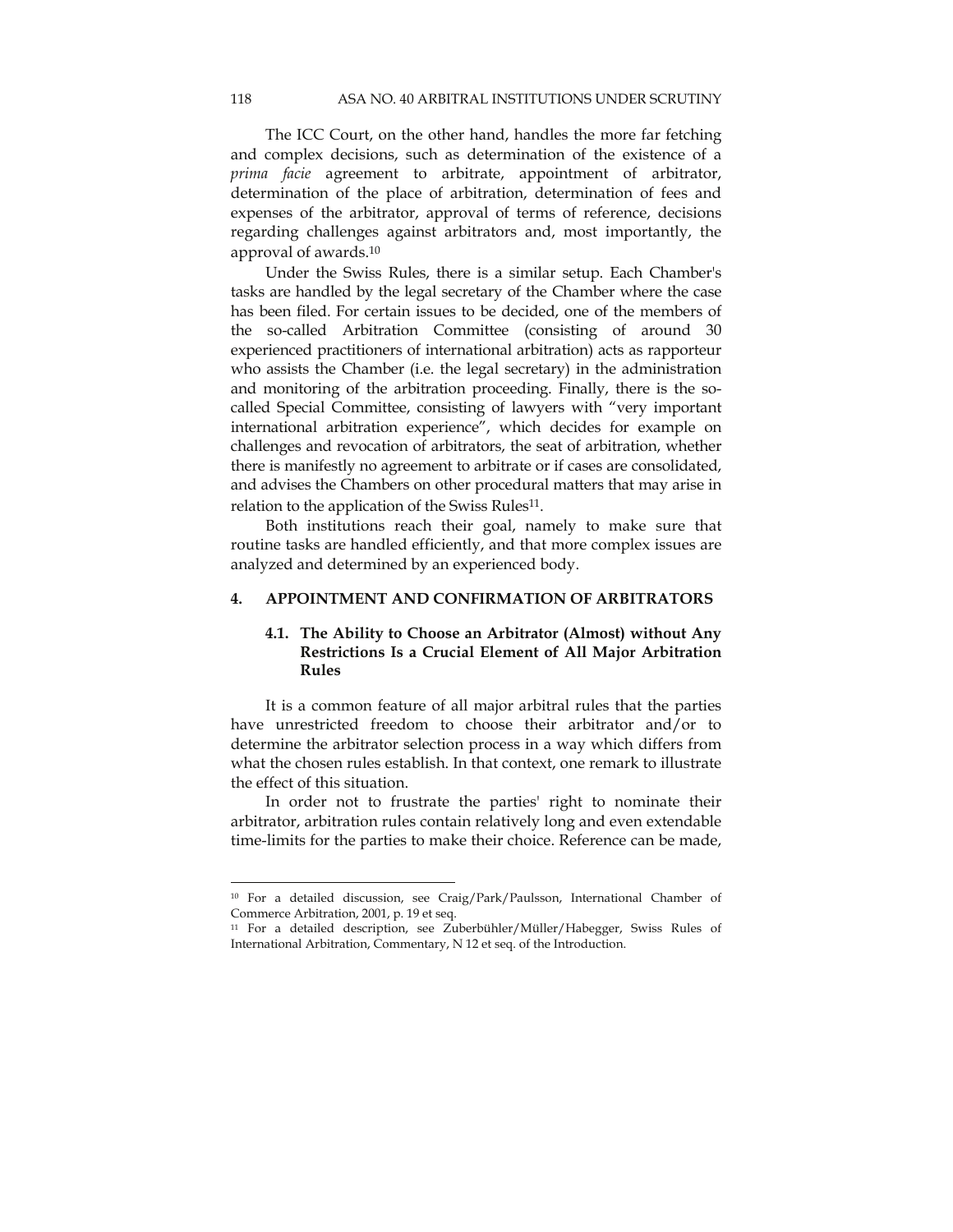in that context, to the Swiss Rules, according to which a party has, under certain circumstances, up to 60 days to make its appointment.

The result is that, in order to respect the parties' right to nominate their own arbitrator, most rules establish a process which might take three to four months, added all together, until a tribunal has finally been selected. This is a long time period where, moreover, nothing else happens that advances the adjudication of the matter. As we will see below, that time is usually also not counted when the time-limit for the claimant to file its statement of claim is determined. This is certainly not satisfactory.

#### **4.2. Focus on Independence**

While the parties have freedom to appoint their own arbitrators, most rules contain some sort of a confirmation process, according to which the arbitrators chosen by the parties need to be confirmed by the institution. Practical experience shows that arbitral institutions are not overly critical when looking at the actual qualities of an arbitrator. They do require a statement of independence and impartiality (the wording used in various rules differs), but as long as a partyappointed arbitrator is able to confirm that he is independent and impartial, he will almost inevitably be confirmed by the institution.

What is not checked by the institution is whether the candidate is actually personally and professionally qualified to act as an arbitrator in the dispute at hand. In many instances, this will not be necessary because the party nominating an arbitrator has an evident interest to nominate a duly qualified arbitrator, and will thus select an arbitrator whose experience is above question. This, however, is not always the case. Sometimes the parties choose somebody who they believe is "in their pocket", i.e. an arbitrator who will unwaveringly support the position of the party who nominated him in the discussions within the tribunal. There is little an institution (or the opposing party) can do against this, unless there is a demonstrable appearance of lack of independence or impartiality.

# **4.3. Should an Institution Not Confirm an Arbitrator Simply Because He or She Is Known to "Suffer" from a Heavy Workload?**

Recently, there were indications that at least the ICC takes a more determined stance vis-à-vis arbitrators who were slow in fulfilling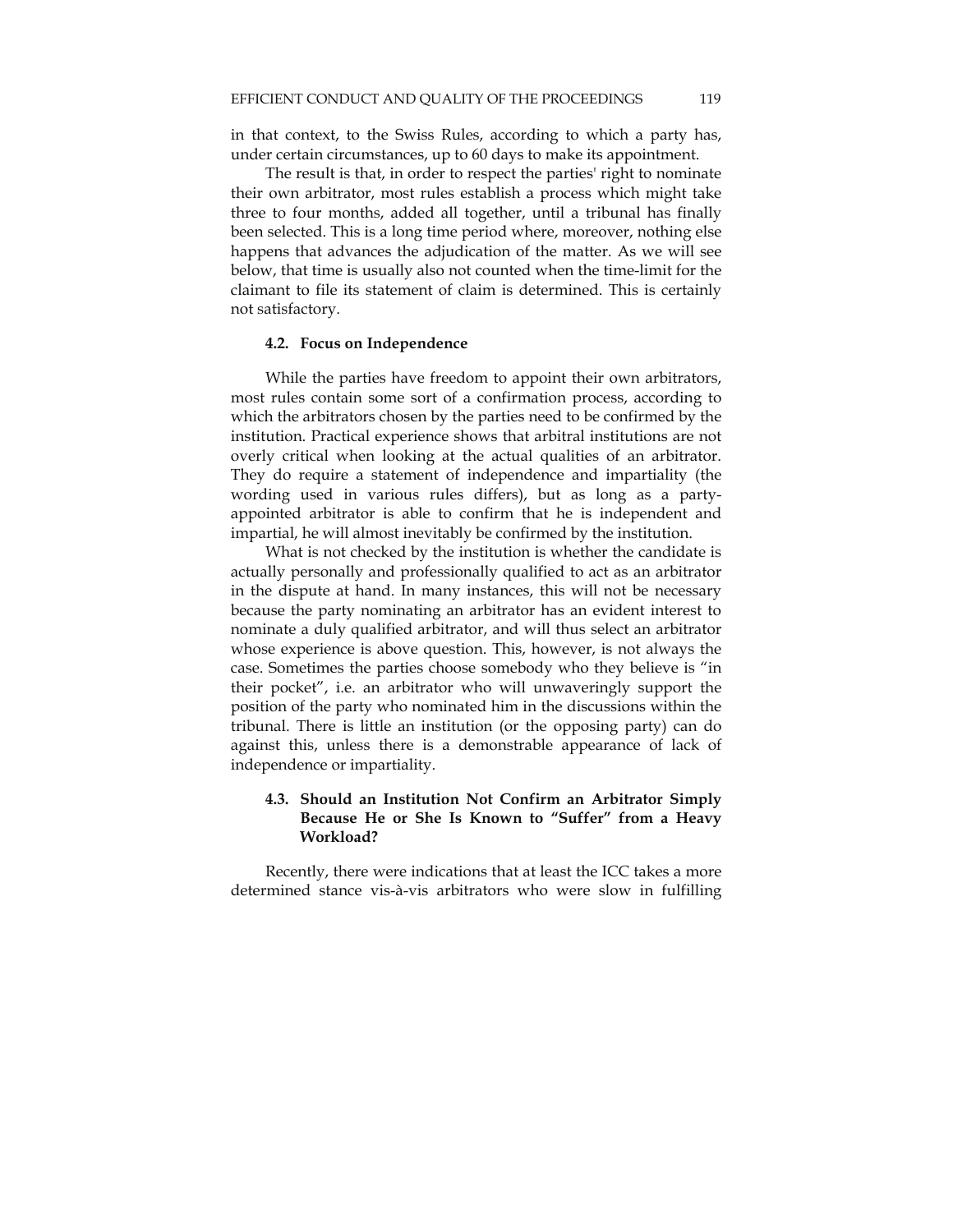their tasks.12 Obviously, the ICC, with its relatively close involvement in the proceedings (contrary to other institutions, the ICC requires copies of every single document filed by the parties or sent out by the tribunal), is in an excellent position to assess the efficiency of any particular tribunal. For example, the ICC Court sees exactly how much time lapses between the receipt of post-hearing briefs and the submission of a draft award to Paris.

The interesting question is whether parties accept a nonconfirmation by the ICC of an otherwise well-reputed chairman of the tribunal based on previous experiences made by the ICC with that particular arbitrator. The undersigned has been involved in a case where the parties jointly and expressly requested the arbitral institution to confirm a chairman in spite of a situation (known to the parties) which was qualified by the institution as a conflict of interest.

# **4.4. Party-Appointed Arbitrators Are Rarely the Reason for Delay; Even High-Profile Arbitrators Are Usually Responsive and Provide Efficient Input**

In terms of party-appointed arbitrators, I should state here that, in my experience, the party-appointed arbitrators are rarely the reason for major delays in proceedings, except when it comes to finding suitable hearing dates (see below). Even high-profile arbitrators with a heavy workload are usually very responsive, and support the chairman with input whenever necessary.

# **4.5. Availability for Hearings, Particularly for Hearings Scheduled as a Matter of Urgency, as a Main Problem**

The main reason for the long duration of arbitration proceedings is not the availability of the arbitrators or undue delays when they perform their tasks. It is, quite frankly, the long time-limits requested by the parties or, more particularly, counsel representing parties in arbitration. It is quite a typical occurrence that, when procedural hearings or case management conferences (see Article 24 (1) ICC Rules) take place, and one reaches the point where time-limits are discussed, counsel request quite long deadlines to file their submissions. In spite of the fact that the claimant already had ample time to prepare its case, two months for a detailed statement of claim seems to be the minimum, more often the requested time is three months or even four.

<sup>&</sup>lt;sup>12</sup> As a first step taken by the ICC to ensure availability, arbitrators must specifically confirm their availability as part of their Statement of Independence since January 2010.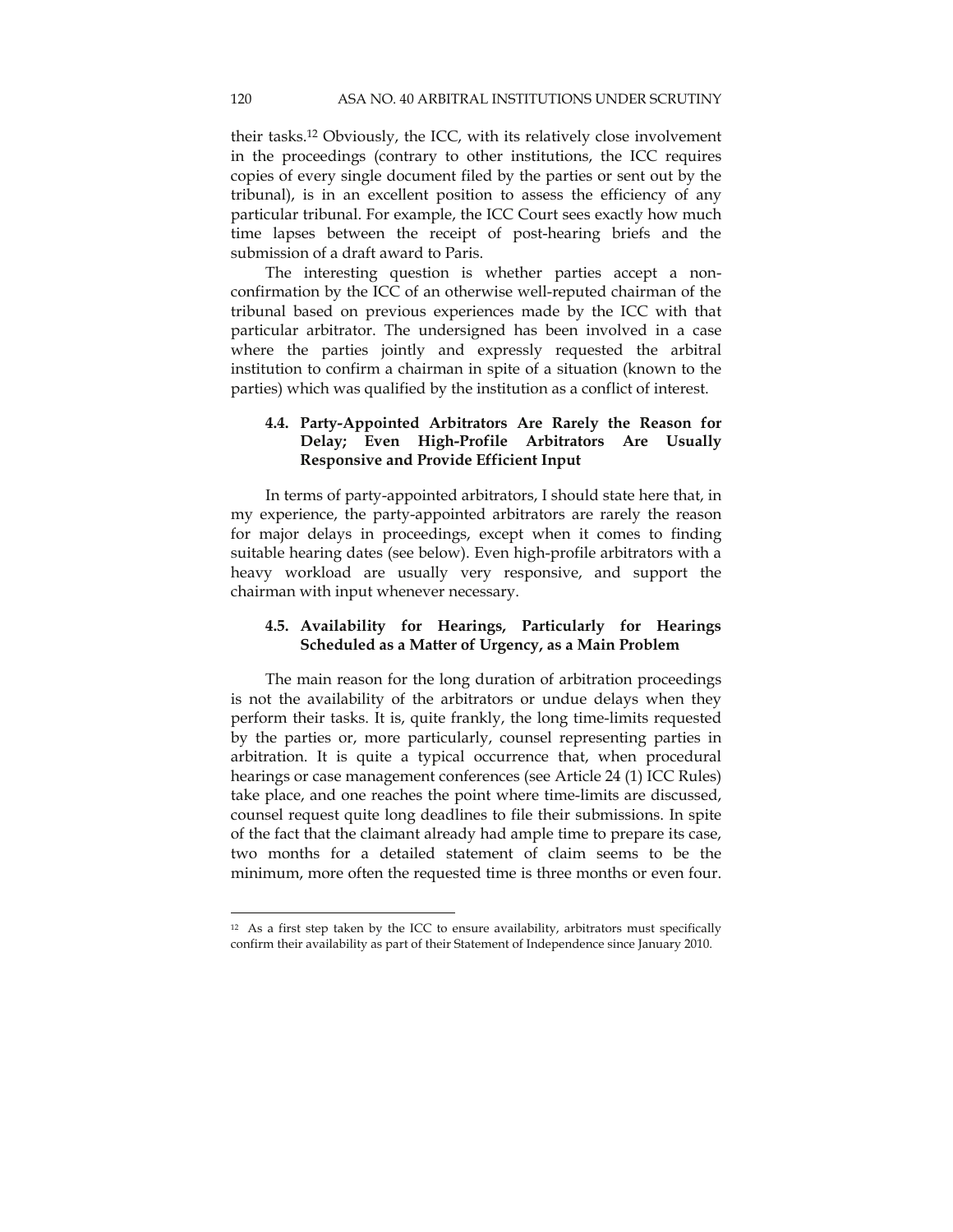Naturally, respondents then ask for an equal time period, and thus already the briefing part of the proceedings takes up to 18 months. Under these circumstances, one cannot reasonably expect to finish proceedings within a year ... (not to mention the six months mentioned in Article 30 (1) of the ICC Rules).

### **5. SELECTION OF THE CHAIRMAN**

#### **5.1. Role of Chairman Is Absolutely Crucial**

The role of the chairman of an arbitral tribunal cannot be overestimated13. In particular, his role is crucial and decisive in at least three phases of an arbitration:

# **5.1.1. Organisation of the proceedings**

When an arbitral tribunal has been composed in accordance with the agreements of the parties in their arbitration clause or in accordance with the arbitration rules chosen by the parties, the tribunal begins its work under the guidance of the chairman of the tribunal. It is primarily his task to draft the organisational documents (Terms of Reference, Procedural Rules, Constitutional Orders, Schedules, etc.) and to discuss them with his co-arbitrators and thereafter with the parties. The chairman has to make sure that these documents are drafted and decided upon in mutual agreement between the arbitrators and the parties, and that this happens within a reasonable timeframe. If a case management conference or procedural hearing is held, the invitation to such hearing, the organization, and the conduct of the hearing will very much in the chairman's hands.

A good chairman will make sure that all the steps described above are taken within one or two months from the moment that the tribunal is operational. More delay is not desirable and will set a bad precedent for the efficient conduct of the remainder of the proceedings. It is important not only that the chairman has the necessary capacity to take care of the matter immediately when it comes into his hands, but also that he shows determination to make sure that both his coarbitrator and counsel to the parties make themselves available to efficiently deal with these initial steps of the proceedings.

Crucial in that context is the schedule which is usually established together with the parties either at a physical hearing or at a conference call, and which in many instances has to be submitted to the arbitral

1

<sup>&</sup>lt;sup>13</sup> Of course the male form used here always also refers to female chairpersons.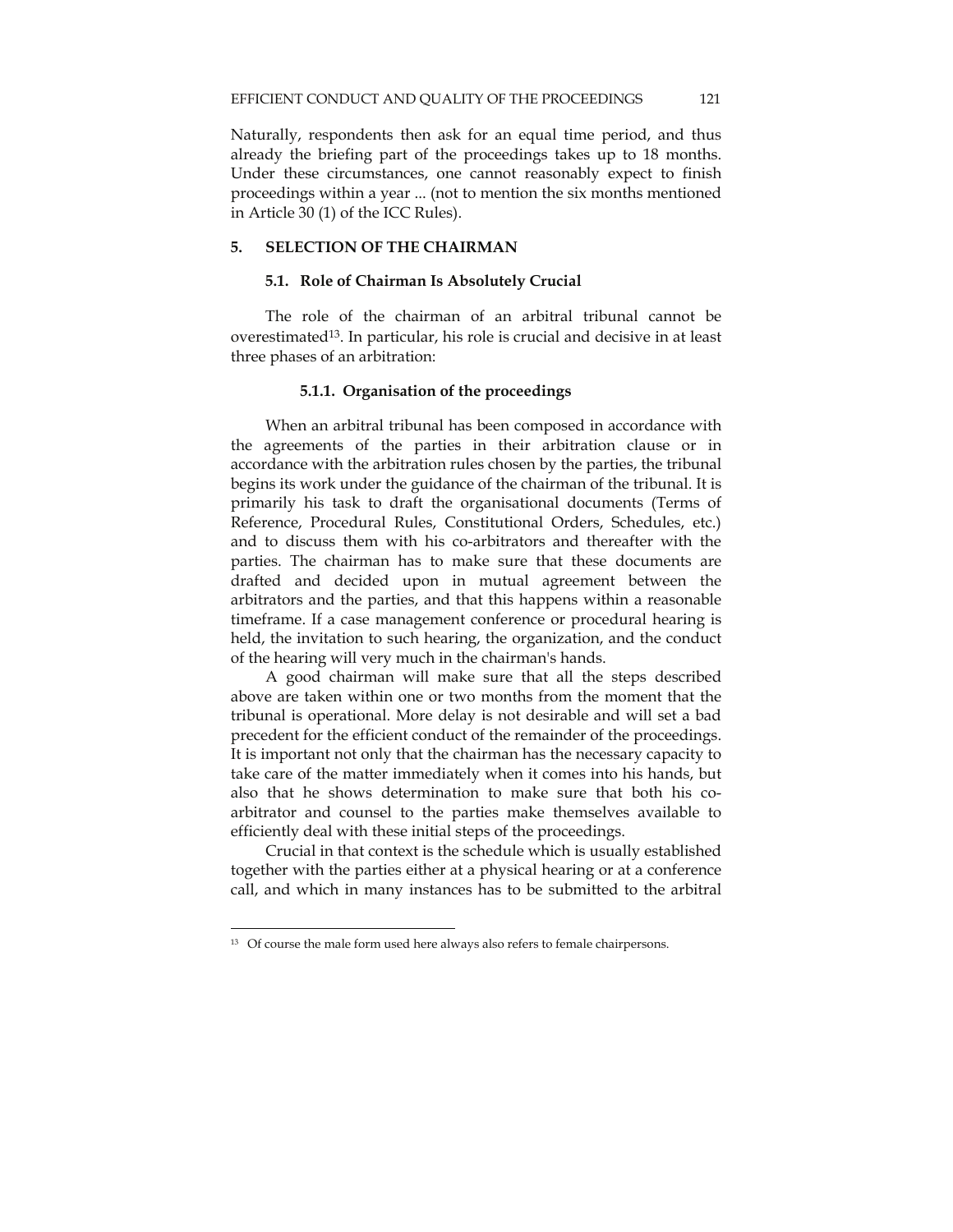institution (see below). Again, one would hope that the chairman makes sure that neither party uses the schedule to delay the administration of the case by insisting on unreasonably long deadlines. This is particularly important in relatively small matters, where an initial analysis of the case would show that in fact the case should be dealt with rather swiftly. Nothing is more frustrating for a claimant than walking away from a procedural hearing realizing that the earliest he can possibly hope for a decision is at least two years down the road. This is simply not what parties expect from arbitration, and this has a very negative effect on the acceptance of arbitration as an efficient dispute resolution mechanism. If a case turns out to be complex and the pleadings are long, with a large number of exhibits and witnesses, it is clear that some time will be required to go through the proceedings. On the other hand, if this is not the case, if the facts are simple, legal questions are at the core, or only very few documents and witnesses are needed to determine the issues before the tribunal, there is simply no excuse that such a case would take two years or more to decide.

The Swiss Rules provide in Article 42 for an expedited procedure applying in cases where the amount in dispute does not exceed one million Swiss Francs or if the parties so agree. The essential features of the expedited procedure are that there are short time limits for the appointment of arbitrators, there is only one statement of claim and one statement of defence (so-called simple exchange of briefs), a single hearing for the examination of witnesses and expert witnesses as well as for oral arguments, and the award shall be made within six months from the date when the Chamber transmits the file to the sole arbitrator. Finally, the reasons upon which the award is based must only be stated in summary form by the sole arbitrator, unless the parties agree that no reasons are to be given at all. The experience made with the expedited procedure is positive; it has turned out that it is in fact possible to conduct arbitrations that way if everybody involved plays by the rules. One could consider to increase the threshold amount for the expedited procedure from one million to three or five million Swiss Francs in order to make sure that even more cases are administered in that expedited way.

To make sure that the arbitration gets under the way in the right manner is the core responsibility of the chairman of the tribunal, whose only and noble obligation is the fair, equitable and efficient administration of arbitration proceedings.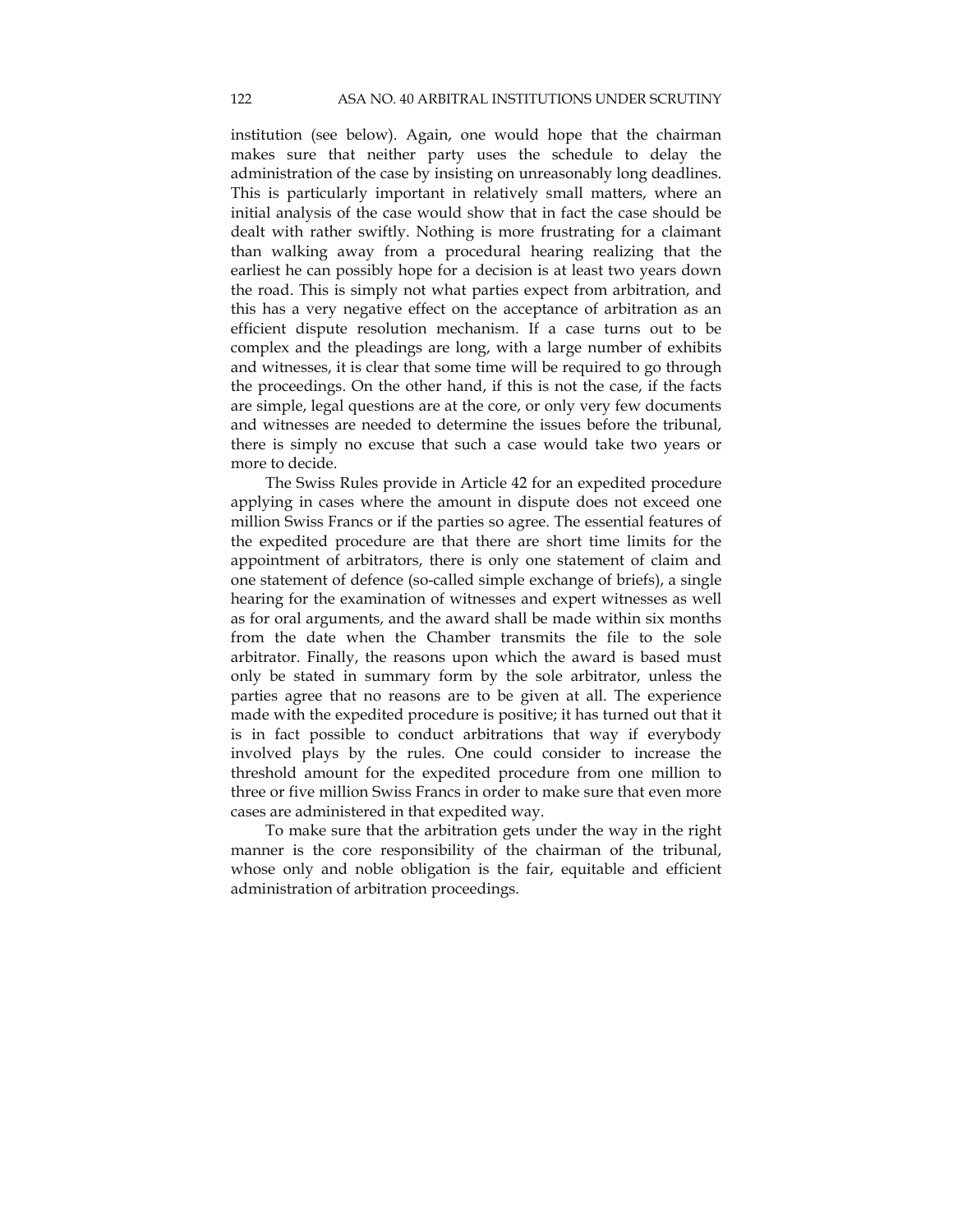#### **5.1.2. Conduct of the proceedings**

Sometimes, arbitrations run exactly along the course determined at the outset, the schedule is maintained, the hearing is held without any particular procedural issues, the parties are able to present their case without any hitches, and finally the tribunal deliberates and renders an award. However, this is often not the case.

It is the chairman of the tribunal who has the primary responsibility to deal with procedural matters that come up in the course of an arbitration. Obviously, depending on what has been determined at the outset, he has to consult his co-arbitrators at any stage of the proceedings, and is (unless specifically empowered) not authorized to determine procedural issues on his own. On the other hand, it is the chairman who has to immediately get active if procedural issues are raised by the parties. If extensions of time limits are requested production of document requests are made with submissions or separately, if other issues are brought up by the parties, it is the chairman who has to immediately make sure that such requests are dealt with properly, which usually means that he first gives the other side a deadline to comment on those procedural issues (usually, such deadlines are shorter and run parallel to other deadlines to make substantial submissions). Again, precious time can be lost if the chairman does not react swiftly to such issues, and fails to deal with them properly and in a way which does not cause delay for the proceedings in general.

#### **5.1.3. Conduct of hearings**

The other important task of the chairman during the course of the arbitration is the organization of substantive (or procedural) hearings. Parties expect to get an opportunity to present their case live in a hearing before the tribunal. This not only includes the examination of witnesses and experts (which are often the most important agenda items at hearings), but also the opportunity to present its position orally and in person. Depending on the cultural background of parties, this can be a very crucial element for the later acceptance of an award. If a party has had the opportunity to see the tribunal, to present its arguments, and to realize that the arbitral tribunal has studied the file and has endeavoured to understand the parties' positions, this is a very important factor in making sure that parties feel taken seriously and that they had "their day in court".

The chairman's tasks in connection with hearings are twofold: First, he has to determine a convenient date (providing for sufficient,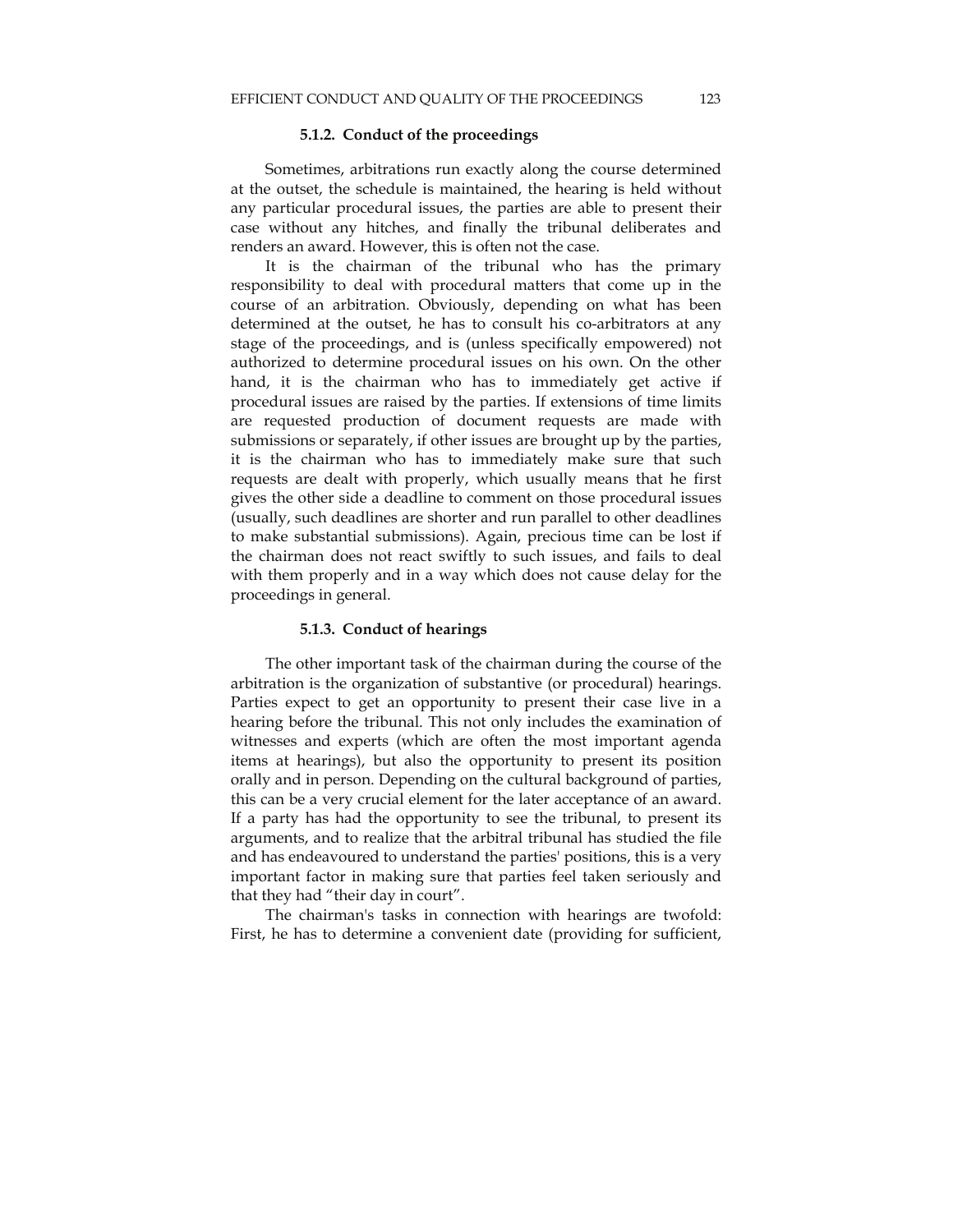but not too many, days for the hearing), a venue suitable and professionally equipped for a hearing, a court reporter, possibly food, lodging and sometimes even visa for the parties and witnesses to travel to the place of the hearing. All of these tasks, if not handled properly, will make it burdensome and impossible to have a successful and satisfactory hearing. Often, the tasks linked to the organization of the hearing, can be handled by an assistant to the chairman.

The second task of the chairman is to actually conduct the hearing as the "master of ceremonies". He has to make sure that both parties get a fair opportunity to present their case, to provide them with the opportunity to ask questions to witnesses, to make sure that witnesses are treated properly, and to keep up general discipline in the hearing room. What might sound trivial can be a tricky exercise in some cases, and a chairman with an equitable but strong hand is an asset if arguments get heated and the hearing threatens to get out of control.

#### **5.1.4. Preparing and drafting the Final Award**

Finally, the chairman has to lead the tribunal through the deliberation process. In that context, he has to make sure that both coarbitrators get a full opportunity to present their view on the matter, and make sure that the arguments are exchanged in a way that ideally allows the tribunal to come to a unanimous decision. Where that is not possible, the chairman must respect the minority arbitrator's position (which usually is not the chairman himself, but that could also happen): If so desired by the dissenting co-arbitrator, the latter must get an opportunity to present his dissenting opinion either within the award itself or in a separate document.

Regardless of whether the decision unanimous or not, it is usually the chairman who drafts larger parts if not the whole text of the award.14 Again, this is a task which cannot be underestimated. It is one thing to come to a general view on how the case is to be decided; it is quite another challenge to put this decision into the form of an arbitral award fully reflecting the factual and legal issues that were determined. We have heard from Mr Greenberg that the ICC Court exercises quite some degree of control over the drafting process and monitors and reviews the final awards before they are dispatched to

<sup>&</sup>lt;sup>14</sup> The ICC has published a useful tool to assist the drafter, a checklist for drafting arbitral awards, which is sent to appointed arbitrators since March 2010.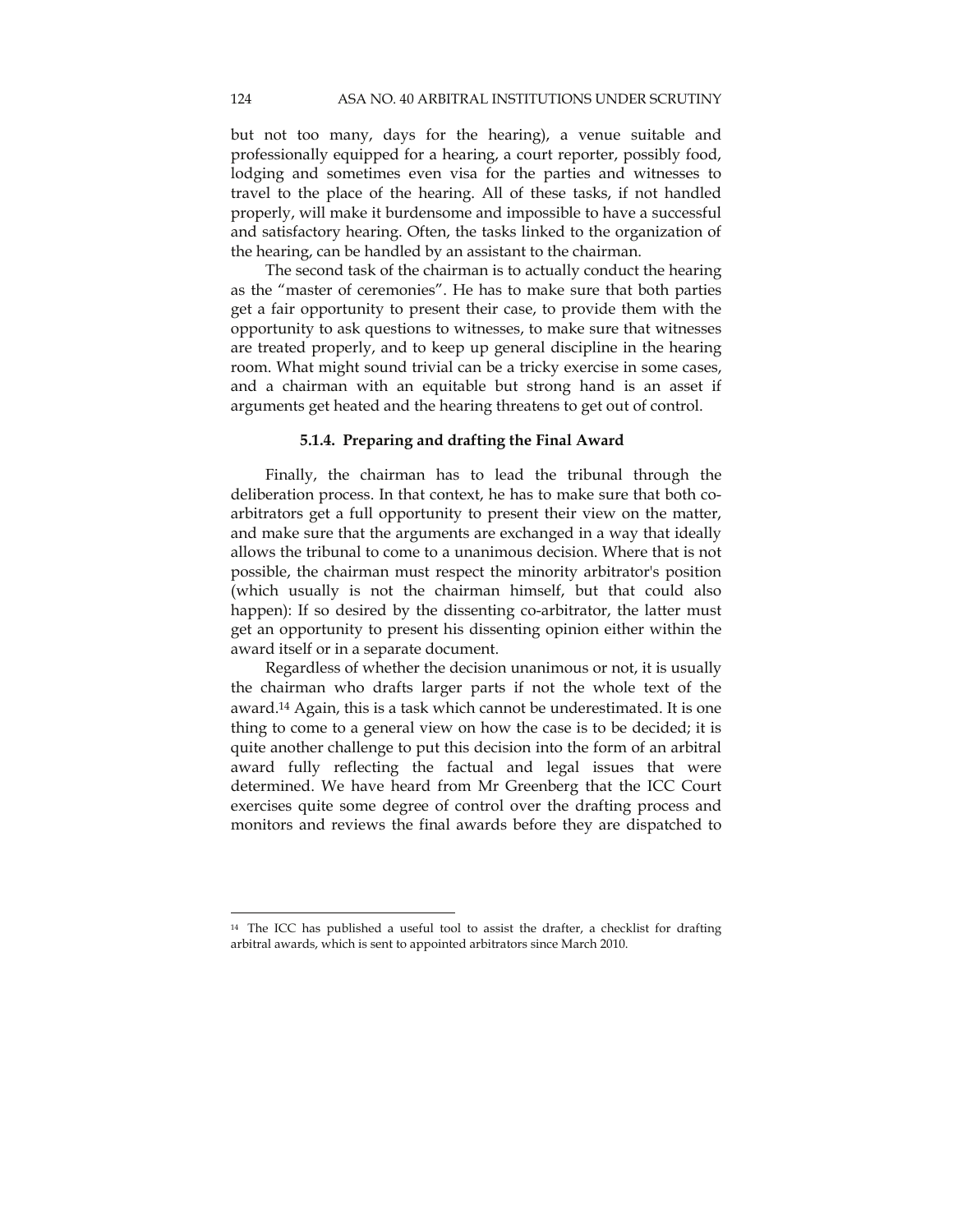the parties<sup>15</sup>. Other institutions provide for little or no control in that regard. Thus, most if not all the responsibility in that area lies with the chairman. The art of drafting an arbitral award is one that certainly warrants more attention that can be given here within this short article.

# **5.2. Non-confirmation of Chairman for Performance Related Issues Seems Rare**

In the preceding section, I have emphasized the crucial role for the chairman of the tribunal for the course of the proceedings. The fact that there is a lot of dissatisfaction, which is the premise of this Conference, would indicate that there are a considerable number of chairmen who do not live up to their task. I cannot express a view in that regard; my own personal experience is quite positive, and I am generally satisfied with the work done by chairmen in arbitrations where I am involved as either counsel or co-arbitrator.

Nevertheless, one hears about cases and sometimes experiences situations where the chairman could do a better job. Finally, there are even cases where the complaints are of a nature that indicates that the chairman was indeed not doing his job properly.

So far, there have been very few reported instances where such a chairman was censored or put to responsibility by the arbitral institution.

# **5.3. Selection of a Chairman Who Has the Abilities and the Availability Necessary to Lead the Proceedings**

In light of the foregoing remarks about the importance of the qualities of a chairman, it is obvious that the selection of the chairman is one of the key decisions taken at the outset of a case. In most cases, the chairman can be chosen by the party-appointed arbitrators, and quite frequently (at least in Continental Europe) co-arbitrators solicit the views of counsel who appointed them as regards their ideas of a possible chairman for the tribunal.

It is thus the responsibility of both co-arbitrators and counsel to carefully consider the qualities of the chairman they select. This not only includes the professional capacities and experience of a chairman, but also his availability to devote the time necessary to the case.

On the other hand, arbitrators are also called upon not to accept cases in situations where they are already overly burdened with work. It would seem unprofessional to accept the noble task of being the

1

<sup>15</sup> See Simon Greenberg, Arbitral Award Scrutiny under Scrutiny, Chapter 6, **pp. .... et** seq., discussing in detail how the ICC Court exercises its powers granted by Article 33 of the ICC Rules.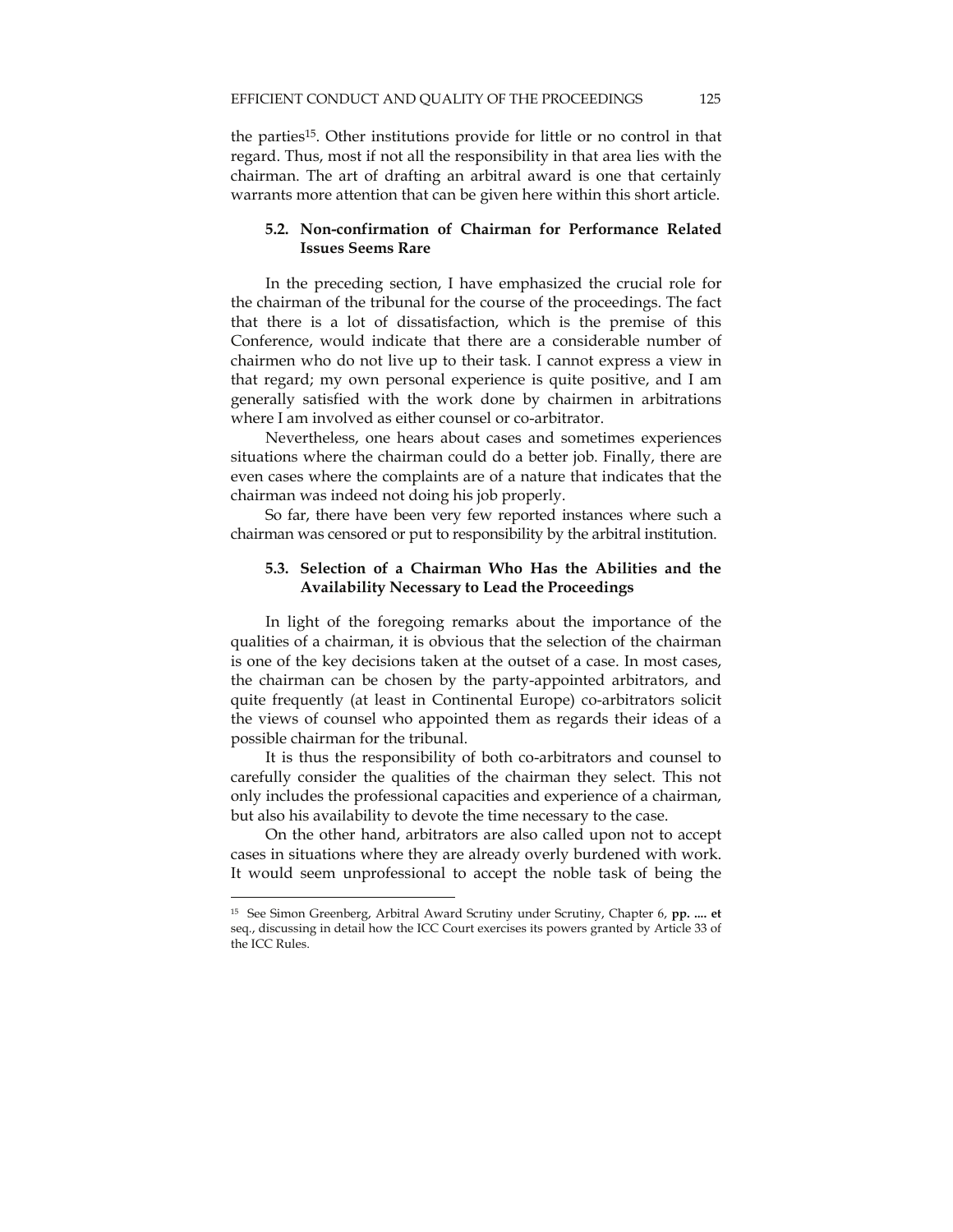chairman of a tribunal if one does not realistically have the necessary time to devote to the matter. This would not only be a disservice to the institution of arbitration, but also reflect badly on the person of the arbitrator, and tarnish his reputation. Certainly, no co-arbitrator or counsel would ever reconsider a chairman who was perceived not to do his job properly in a particular case. In that regard, confidentiality of an arbitration is not necessarily an advantage; only a limited number of people will actually learn about a bad experience, and it is quite likely that such arbitrators will get appointments from other sources who are unaware of their recent bad performance. While one generously says that a good reputation is lost quickly, this might not necessarily hold true for arbitrators who have built up a reputation over time; that reputation might still be intact in spite of negative experiences made by some parties.

# **6. ADMINISTRATIVE STEPS AT THE OUTSET**

# **6.1. Appointment and Confirmation of the Tribunal Should Run as Smoothly and Quickly as Possible**

The time necessary to get an arbitration under way (which in my definition would be the point in time when the file is passed from the institution to the fully operational arbitral tribunal) varies greatly between one and sometimes six months. Clearly the latter is too long, but can be the result of the relatively generous time limits to file the answers to the request for arbitration and/or to appoint arbitrators, and the difficulties encountered when deciding on a chairman. It is clear the time lost at the outset of the case can never be recovered; if the selection of the tribunal takes six months, the overall time necessary to adjudicate the matter will be quickly close to two years in the end of the day, even if the tribunal handles the case relatively efficiently.

It is my view that the time limits provided for in the various institutional rules are rather too long, and the extension possibilities to file answers to a request for arbitration, for example, should be shortened. How much time does it really take to inform an institution that a respondent disputes the claim in its entirety, and to nominate a co-arbitrator? Certainly not two months, one would suspect.

# **6.2. Appointment Process Should Run in Parallel with Initial Briefings and Advance Payments**

The institution should make sure that the initial briefing to the institution (Request for Arbitration, Answer and Counterclaim, Answer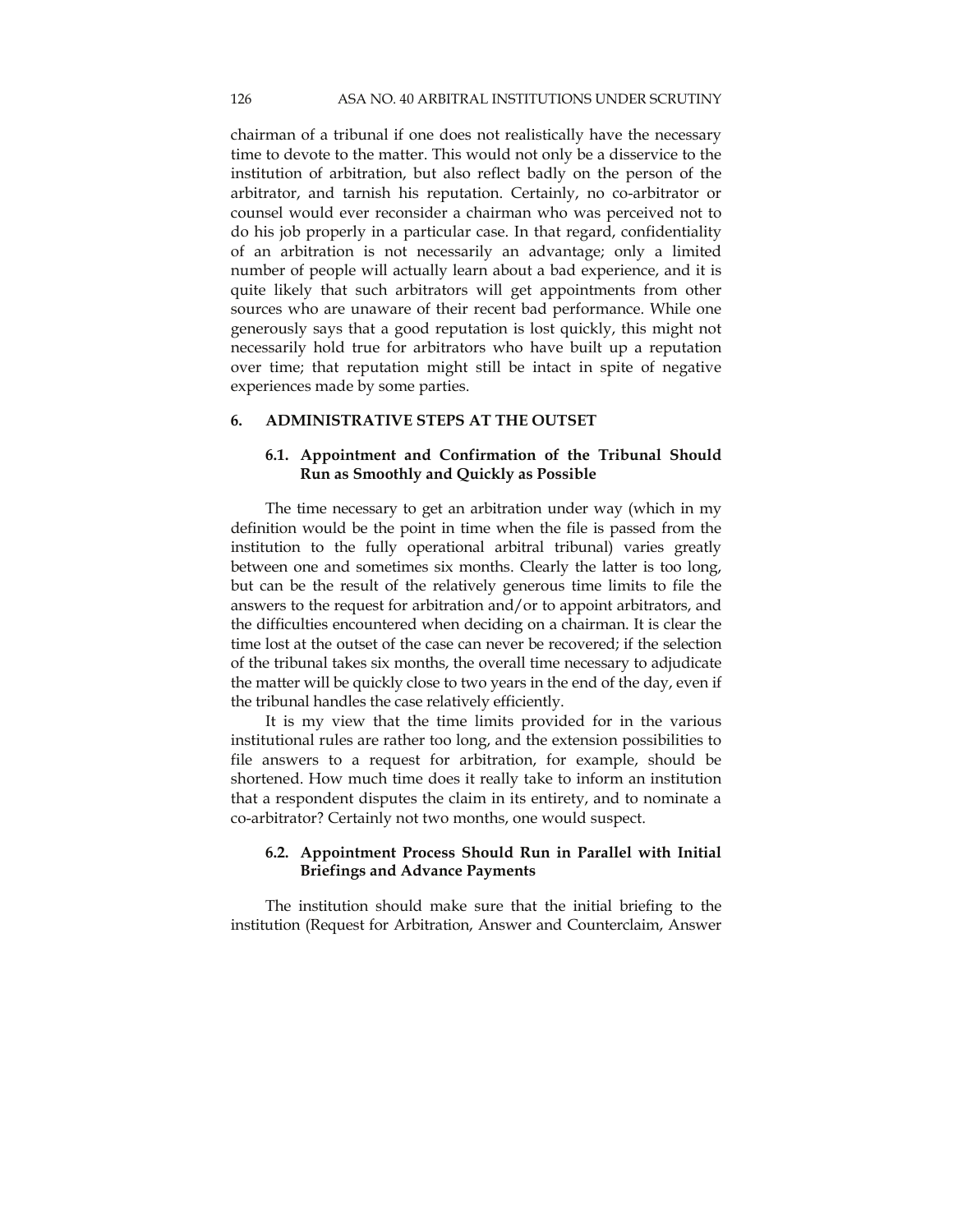to Counterclaim), the selection of the arbitrators, and the payment of advances run in parallel.

# **6.3. Transfer of File to Tribunal as Soon as Submissions Arrive**

There is no reason not to immediately transfer submissions that arrive with the arbitral institution to the arbitrators. Waiting to do so until the briefing to the institution is complete and/or all advances have been paid is time lost for the tribunal to already start preparing documents such as the terms of reference and constitutional orders.

## **7. MONITORING OF THE PROCEEDINGS**

# **7.1. Extent to Which Institutions Are Keeping Themselves Informed Differs— from Receipt of Everything to Complete Waiver of Information**

While some institutions keep involved in the case and request copies of every submission, procedural order, request for extension of time limits etc., others limit themselves to requesting a copy of the final award at the end of the case. As an example for the former attitude, one can refer to the ICC, as an example for the latter to various other institutions. Swiss Rules arbitration tends to follow the second practice; however, the Swiss Chambers request to be consulted on the arbitral tribunal's fee.

# **7.2. The Time-limits to Render an Award Seem to Be of Little Effect**

As an example for a provision establishing a time limit to render an award, reference can be made to Article 30 (1) of the ICC Rules.

In practice, however, such rules seem to have little or no effect. Arbitral tribunals do not bother about the expectation for finish a case within six months, and apparently neither do counsel involved in arbitration. It is very rare an exceptional that arbitrators and counsel actually endeavour to finish a case within six months.

### **7.3. Schedule of the Proceedings**

The establishment of a schedule for the entire arbitration at the outset of the case up to the final award is critical. Many institutions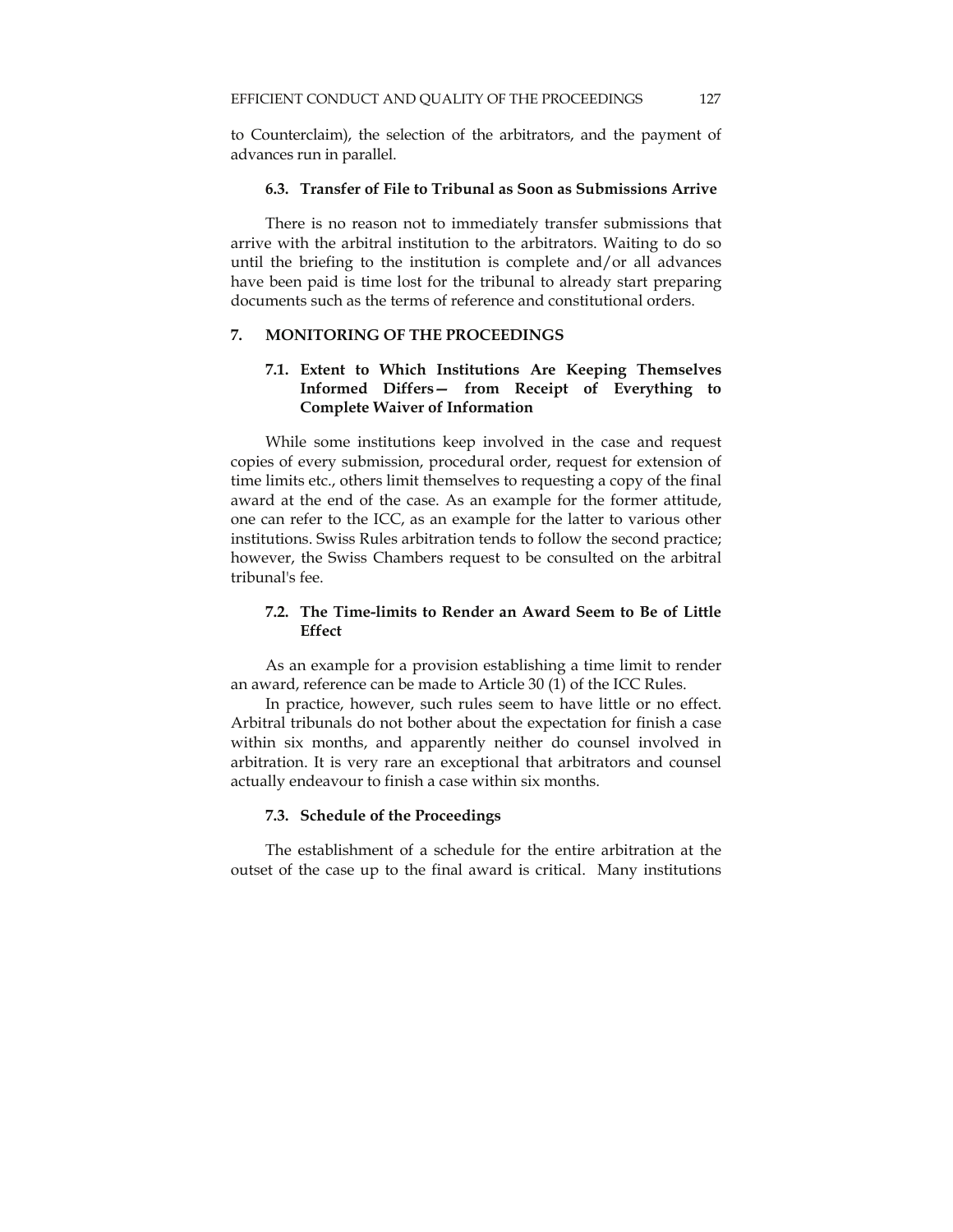insist on receiving such a document from the arbitral tribunal is an important measure to streamline the proceedings.16

In my experience, such a preliminary schedule is of great value. Particularly if it is wisely chosen after discussion with the parties at a case management conference or procedural hearing, and even more particularly, if the arbitral tribunal then also remains relatively steadfast in refusing extensions and delays that would render the preliminary schedule obsolete.

The following is a schedule for a relatively simple, straight forward case, providing for a so-called "double exchange of submission" (i.e. each party gets to make two full submissions, but no separate proceeding regarding production of documents):

| Detailed Statement of Claim                                    | 90 days  |
|----------------------------------------------------------------|----------|
| Answer                                                         | 90 days  |
| Reply incl. Witness Statements / Expert Reports, if<br>any     | 60 days  |
| Rejoinder incl. Witness Statements / Expert Reports,<br>if any | 60 days  |
| Conference Call to prepare Hearing                             | 15 days  |
| Hearing (5 days)                                               | 30 days  |
| Post-Hearing Briefs                                            | 30 days  |
| Final Award                                                    | 30 days  |
| Total time until Final Award is dispatched                     | 400 days |

# **7.4. No Input from the Institutions on the Procedure Chosen by Tribunal/Parties**

As a matter of principle, institutions do not actively influence the tribunal (and/or the parties) regarding the procedure they have chosen. Procedural autonomy allows the parties and the tribunal to adopt a taylor-made procedure and this is usually positive.

Of course, one can imagine cases where a tribunal is not able to manage the case properly, where an appeal of one of the parties to the institution could be helpful. However, leading arbitral institutions surprisingly provide no structures that would allow such appeals.

<sup>16</sup> Reference can be made, for example, to Article 24 (2) ICC Rules and Article 15 (3) Swiss Rules.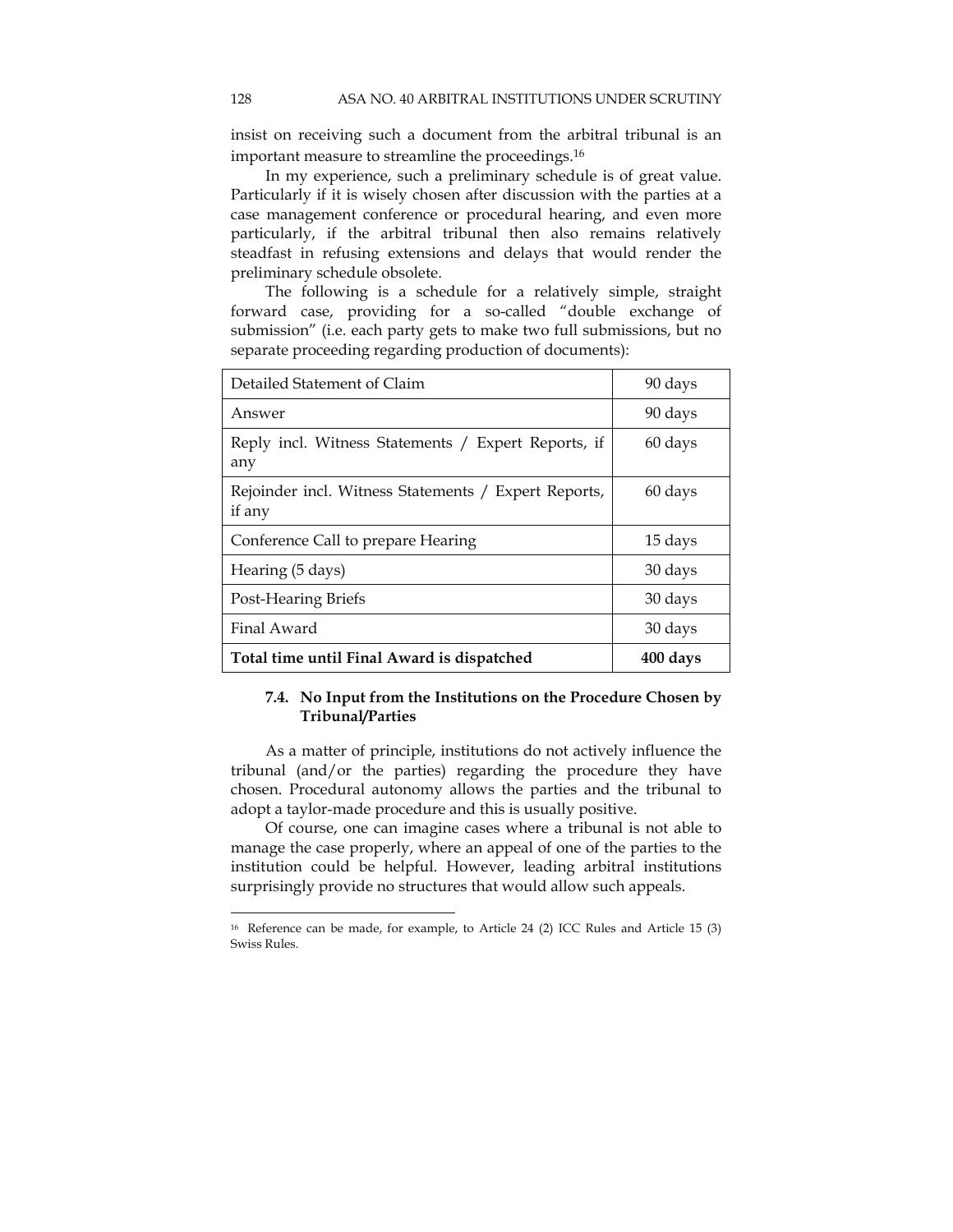#### **8. MAJOR PITFALLS**

The following is an enumeration of factors which, in my experience, contribute most frequently to proceedings which do not fulfill the parties' legitimate expectations.

#### **8.1. Tribunal's Limited Availability and Lack of Efficiency**

Experienced and well-known arbitrators often have heavy burden of cases both as arbitrators and counsel. The problem with arbitration engagements is that they frequently block out entire weeks which are reserved for hearings. If hearing dates must be found involving three busy arbitrators, counsel on both sides who also have a full agenda, and possibly also party representatives who are unavailable for reasons of local holidays, the identification of suitable hearing dates can become a thorny exercise.

Thus, I would like to renew my *desideratum* that not only counsel, but particularly arbitrators only accept appointments where they actually have the availability required to participate in the proceedings.

The second point is that the tribunal, but also counsel, do not work with sufficient efficiency. Time limits are there to be respected, and decisions that need to be taken by the tribunal should be taken swiftly and with all due speed. It is not acceptable that one has to wait for decisions on procedural matters for two or more months in the middle of a case.

### **8.2. Counsel's Availability**

While the primary blame is often put on the arbitrators, counsel are also not always as available as one would hope. This is particularly serious in situations where the clients would actually desire efficient proceedings. I have been in procedural meetings where a client was sitting next to his attorney, and had to realise with growing exasperation that time limits got longer and longer, and hearings were put back in the calendar because his own lawyer did not have the time to work on submissions and/or availability for hearing dates suggested by the tribunal.

In those situations, one sometimes wonder whether clients do not realize that the best attorney is not a good choice if he or she does not have the time for that client's case. There is no scarcity of able arbitration counsel in Europe; to choose one who does not have time for one's case is simply a bad decision which still can be reversed at the outset, but possibly not in the middle of the case.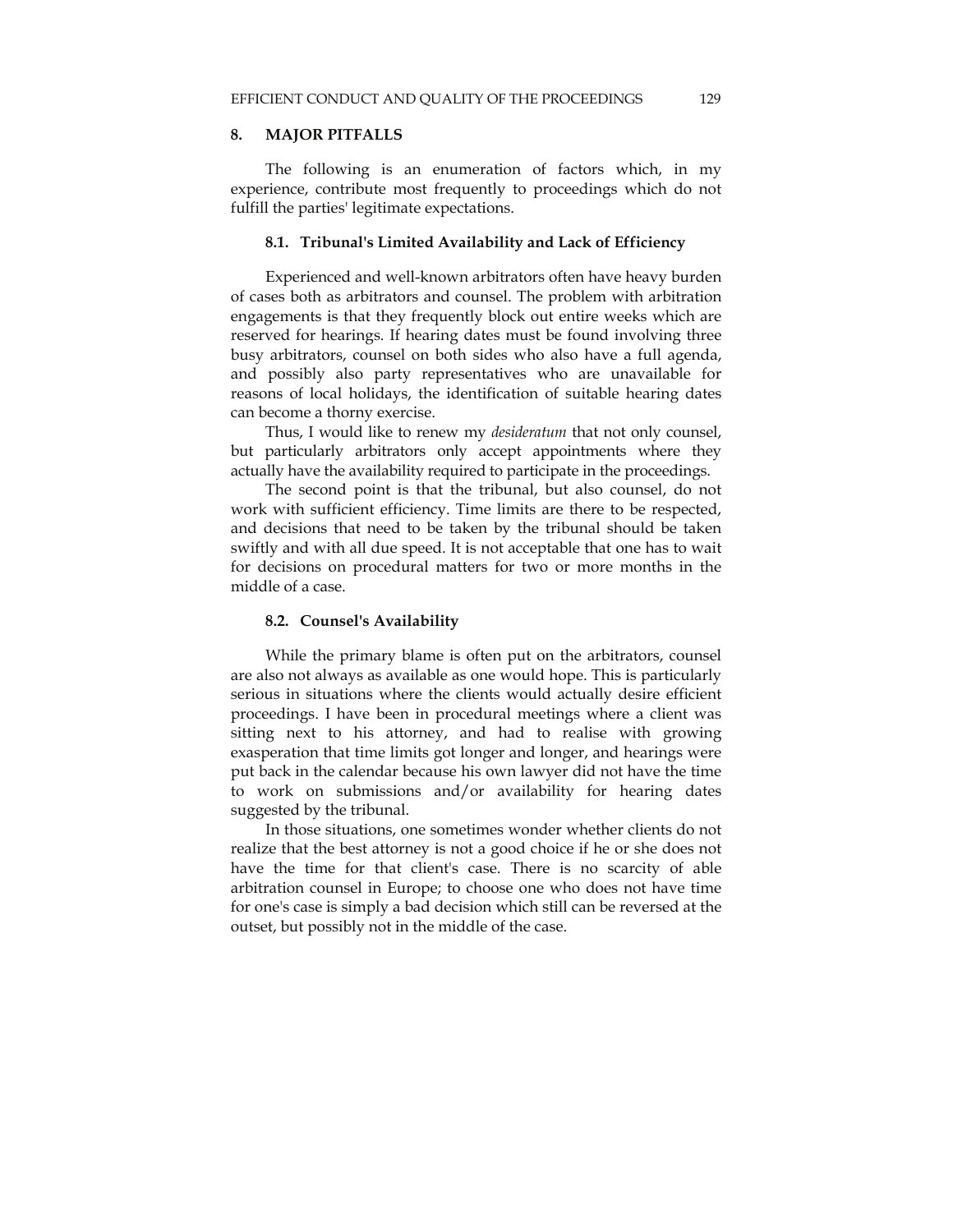#### **8.3. Extensive Document Production Process**

I do not want to get into a lengthy discussion of the pros and cons of document production. There are many authors who have done so in recent years, and have lamented the fact that arbitration has turned into US style litigation because of document production.

It is clear, however, that document production can delay a matter, particularly if the tribunal does not deal with document production requests swiftly.

#### **8.4. Lengthy and Redundant Witness Evidence**

It is crystal clear that all witnesses who are relevant to adjudicate a dispute must be heard, and that the opposing party must be given an opportunity to cross-examine those witnesses.

On the other hand, it is unnecessary to extend witness examinations in a way which does not contribute to the determination of those crucial issues. Most arbitrations nowadays recognize written witness statements. Those written witness statements are intended to replace direct examination of the witnesses on which a party relies. Thus, it is in my view almost always unnecessary to allow a direct examination, except possibly for a short opportunity for warm-up questions (15 to 30 minutes maximum).

Moreover, where multiple witnesses cover similar areas, or where witnesses cover areas which are not disputed or not dispositive in the eyes of the tribunal, the tribunal should aim at obtaining waiver from the parties to examine those witnesses.

#### **8.5. Dilatory Tactics of Parties/Counsel**

A rather dark chapter is the measures taken by parties to delay proceedings. One cannot avoid that particularly respondents who fear the proper adjudication of a dispute embark on all sorts of tactics to delay the proceedings and, in severe cases, even derail the proceedings in order to later attack an award or, as sometimes happens, to avoid the rendering of an award all together.

Reference can be made, regarding that topic, to a seminar organized by the ICC in Vienna in 2010.17 Prominent practitioners described the most notorious mechanisms, and suggested measures against them.

<sup>&</sup>lt;sup>17</sup> Guerilla Tactics in International Arbitration and Litigation, 12/13 November 2010.